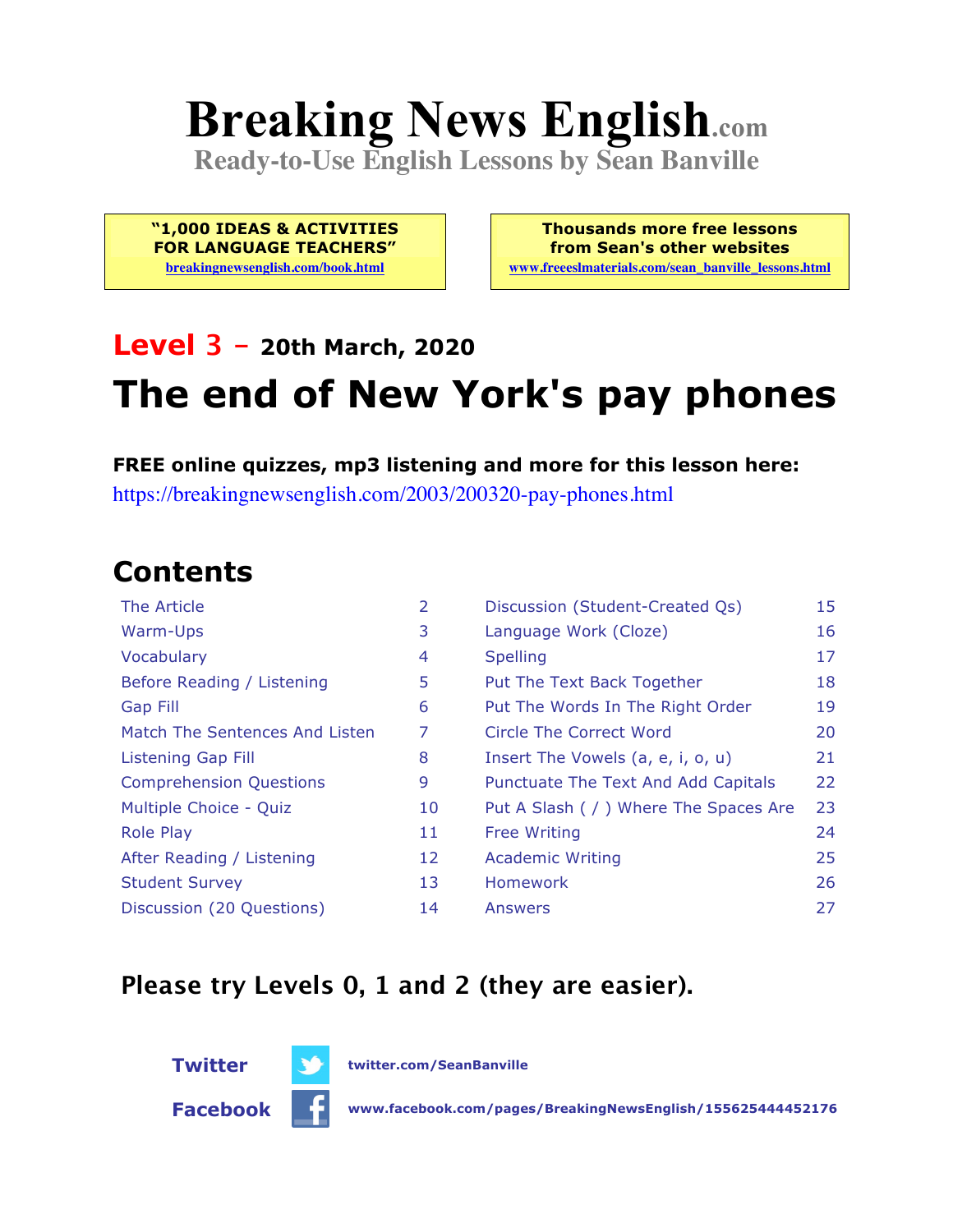## **THE ARTICLE**

From https://breakingnewsenglish.com/2003/200320-pay-phones.html

The end is coming for New York's public pay phones. New York City officials say workers are currently removing all public pay phones from the city's streets. Pay phones used to be everywhere in the city - on every street corner and in every park and public place. Engineers have started the removal work by taking away 30 pay phones from the Hell's Kitchen area of the city. In the coming months, the remaining phones will go. New York City spokesman Corey Johnson told the CNN news agency that: "The antiquated and outdated pay phone booths take up muchneeded sidewalk space. Removing these booths is a win for pedestrians who navigate these crowded blocks."

Many New Yorkers probably won't even notice the phones are going. Most younger people have never used one. They may have to read the instructions to use a phone, and scramble for coins to feed it. Modern technology means the public phone is no longer needed. Over 95 per cent of Americans have a mobile phone. Mr Corey said New Yorkers no longer want the phones. He said: "My office has received numerous community complaints from local residents about these antiquated pay phones, which present public safety and quality of life issues. Additionally, they take up sorely needed sidewalk space that could better serve people with disabilities and families with strollers."

Sources: https://edition.**cnn.com**/2020/03/02/us/nyc-pay-phone-removal-trnd/index.html https://**gothamist.com**/news/last-remaining-pay-phones-nyc-will-be-ripped-out https://**nypost.com**/2020/02/28/nyc-will-remove-remaining-payphones-replacing-some-withlinknyc-kiosks-report-says/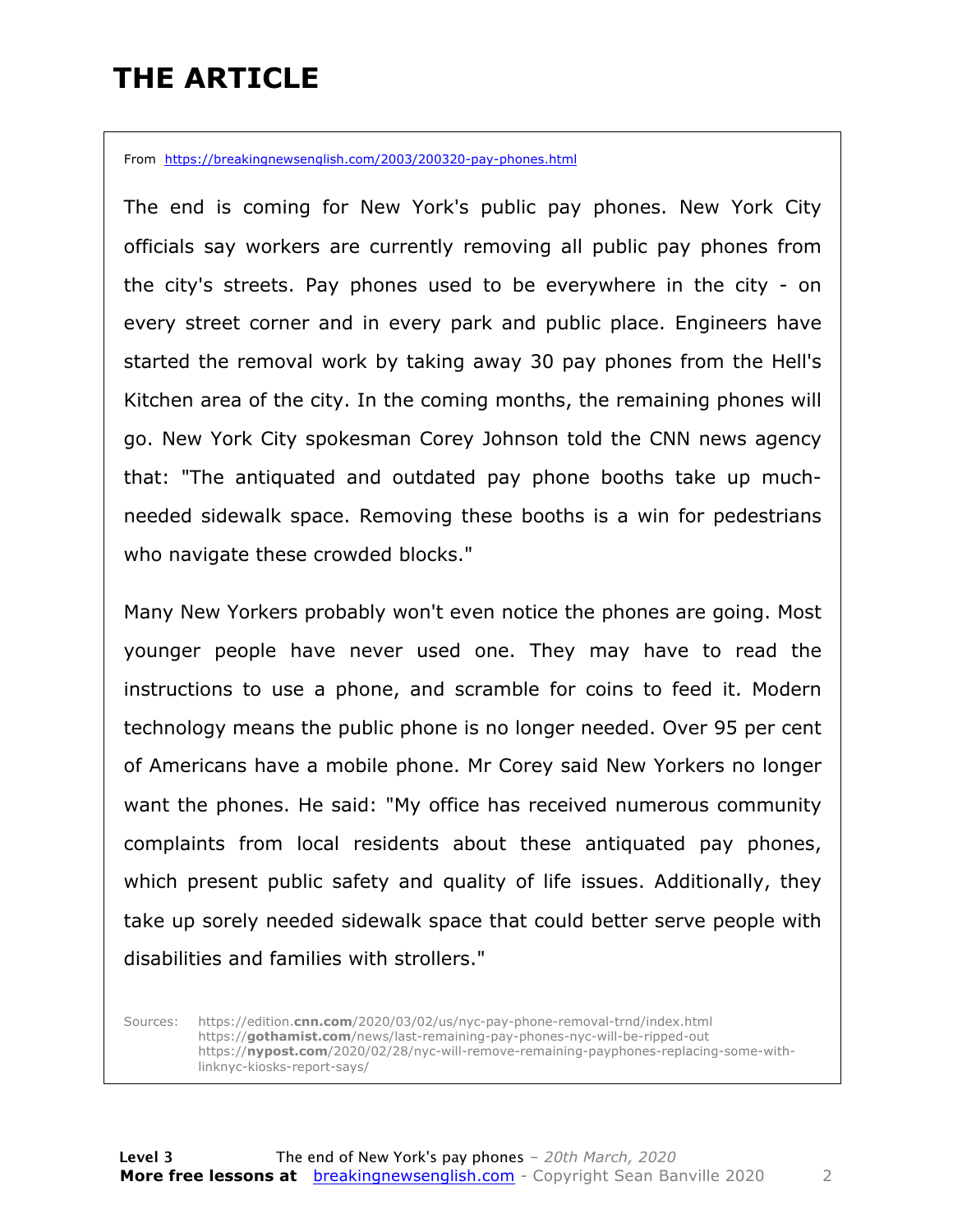#### **WARM-UPS**

**1. PHONES:** Students walk around the class and talk to other students about phones. Change partners often and share your findings.

**2. CHAT:** In pairs / groups, talk about these topics or words from the article. What will the article say about them? What can you say about these words and your life?

the end / pay phones / officials / workers / park / city / outdated / space / pedestrians notice / instructions / coins / technology / office / complaints / safety / disabilities

Have a chat about the topics you liked. Change topics and partners frequently.

**3. PAY PHONES:** Students A strongly believe it is very, very important to have pay phones in the streets; Students B **strongly** believe the opposite. Change partners again and talk about your conversations.

**4. THE END:** What things in society do we no longer need? Complete this table with your partner(s). Change partners often and share what you wrote.

|                   | <b>Do We Need Them?</b> | Why? | <b>What Would We Use Instead?</b> |
|-------------------|-------------------------|------|-----------------------------------|
| Public pay phones |                         |      |                                   |
| Televisions       |                         |      |                                   |
| Keys              |                         |      |                                   |
| Cars              |                         |      |                                   |
| <b>Books</b>      |                         |      |                                   |
| Cameras           |                         |      |                                   |

**5. PUBLIC:** Spend one minute writing down all of the different words you associate with the word "public". Share your words with your partner(s) and talk about them. Together, put the words into different categories.

**6. STREETS:** Rank these with your partner. Put the most important things needed on streets at the top. Change partners often and share your rankings.

- pay phones
- toilets
- lights
- local maps

• police stations

• seats

• no parking signs

• art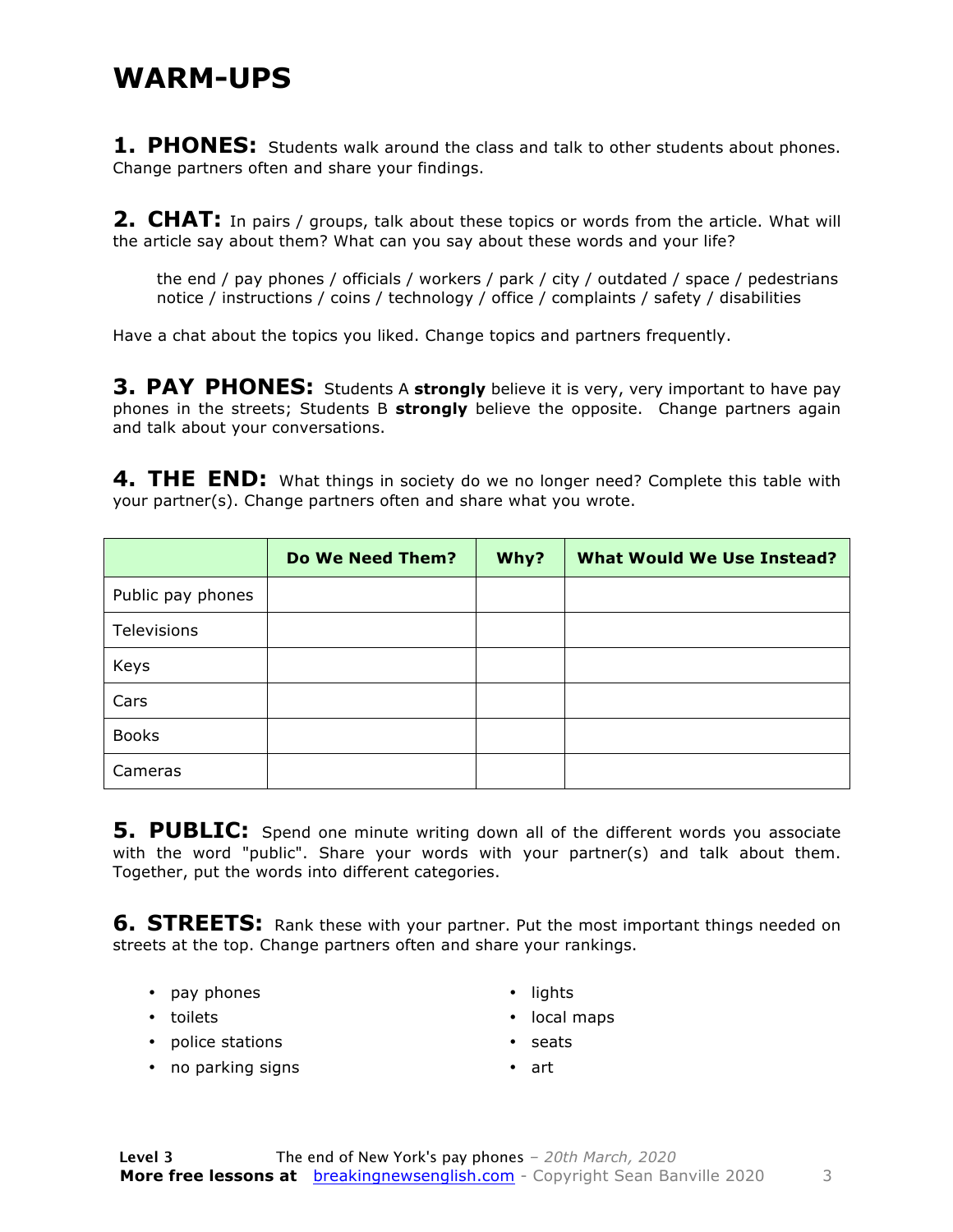## **VOCABULARY MATCHING**

#### **Paragraph 1**

| 1.  | official     | a. | Still there.                                                                              |  |  |  |  |  |
|-----|--------------|----|-------------------------------------------------------------------------------------------|--|--|--|--|--|
| 2.  | currently    | b. | Too old to be used.                                                                       |  |  |  |  |  |
| 3.  | removing     | c. | A person working as a representative of an<br>organization or government department.      |  |  |  |  |  |
| 4.  | remaining    | d. | Of a space full of people, leaving little or no<br>room for movement.                     |  |  |  |  |  |
| 5.  | outdated     | e. | Right now; at this moment.                                                                |  |  |  |  |  |
| 6.  | pedestrian   | f. | Taking away.                                                                              |  |  |  |  |  |
| 7.  | crowded      | g. | A person walking along a road or street.                                                  |  |  |  |  |  |
|     | Paragraph 2  |    |                                                                                           |  |  |  |  |  |
| 8.  | notice       | h. | Physical or mental conditions that limits a<br>person's movements, senses, or activities. |  |  |  |  |  |
| 9.  | instructions | i. | Become aware of.                                                                          |  |  |  |  |  |
| 10. | coin         | j. | <b>Details</b><br>how to do, make<br>on<br>or<br>use<br>something.                        |  |  |  |  |  |
| 11. | numerous     | k. | An action of saying you are unhappy about<br>something.                                   |  |  |  |  |  |
| 12. | complaint    | Ι. | Large in number; many.                                                                    |  |  |  |  |  |
| 13. | local        | m. | A flat, round piece of metal used as money.                                               |  |  |  |  |  |
| 14. | disabilities | n. | Belonging or relating to a particular area or<br>neighborhood.                            |  |  |  |  |  |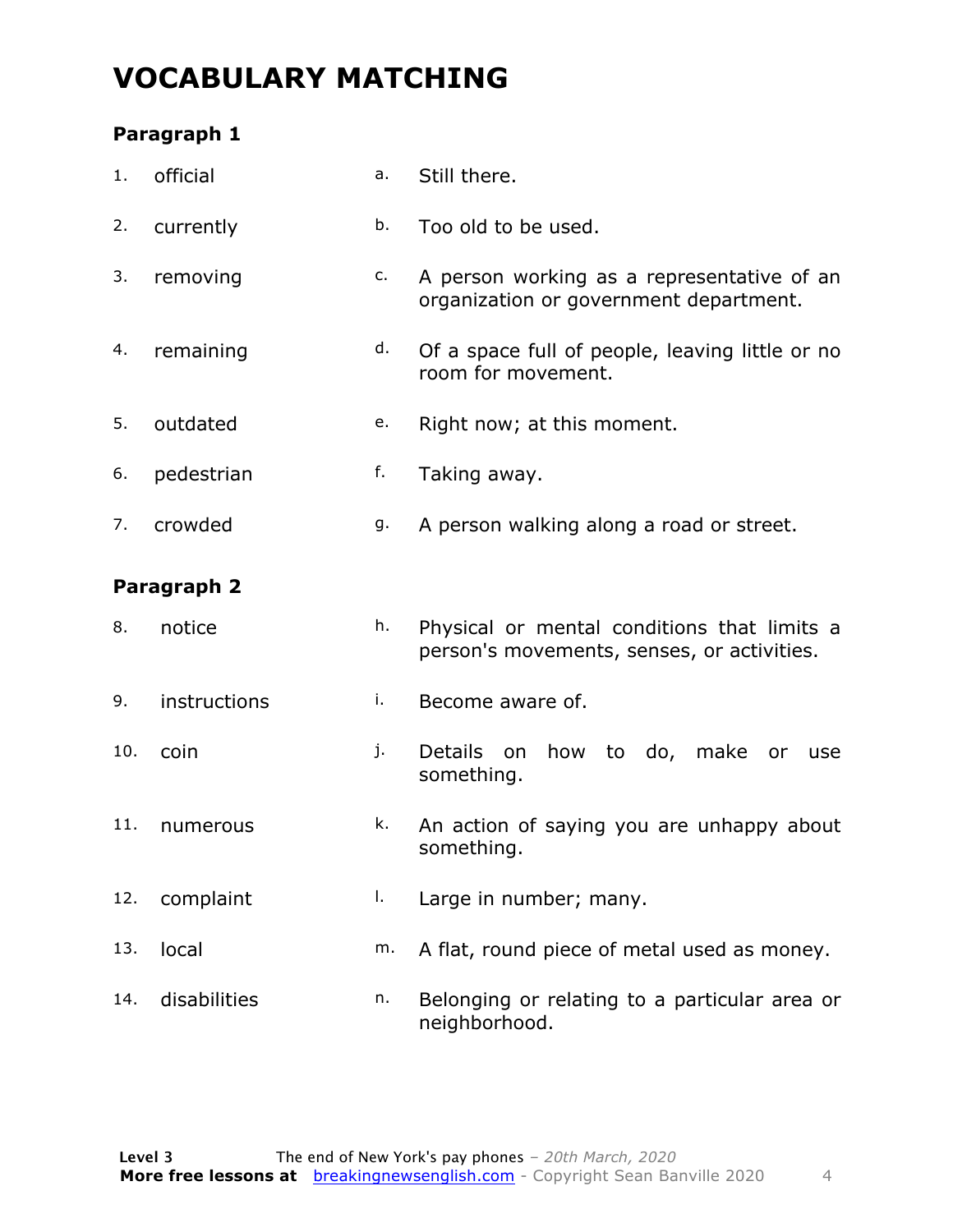## **BEFORE READING / LISTENING**

From https://breakingnewsenglish.com/2003/200320-pay-phones.html

#### **1. TRUE / FALSE:** Read the headline. Guess if a-h below are true (T) or false (F).

- a. The article said the end has come for pay phones in the USA. **T / F**
- b. Pay phones used to be on every street corner in New York City. **T / F**
- c. The phone removal will start with 30 phones. **T / F**
- d. Removing the pay phones will free up space on sidewalks. **T / F**
- e. The article said most New Yorkers will notice the phones have gone. **T / F**
- f. The article said young people may need instructions to use a pay phone. **T / F**
- g. An NYC official said his office had many complaints from locals. **T / F**
- h. The article said sidewalk space was sorely needed for public pay phones. **T / F**

#### **2. SYNONYM MATCH:** (The words in **bold** are from the news article.)

- **1. currently**
- **2. area**
- **3. remaining**
- **4. take up**
- **5. crowded**
- **6. notice**
- **7. instructions**
- **8. numerous**
- **9. issues**
- **10. serve**
- a. matters
- b. packed
- c. see
- d. directions
- e. many
- f. presently
- g. help
- h. district
- i. use
- j. surviving

#### **3. PHRASE MATCH:** (Sometimes more than one choice is possible.)

- 1. The end is
- 2. Pay phones used to be everywhere
- 3. on every street
- 4. In the coming
- 5. pedestrians who navigate these
- 6. probably won't even
- 7. Most younger people have never
- 8. read the
- 9. complaints from local
- 10. people with
- a. corner
- b. disabilities
- c. crowded blocks
- d. notice
- e. instructions
- f. in the city
- g. residents
- h. coming
- i. used one
- j. months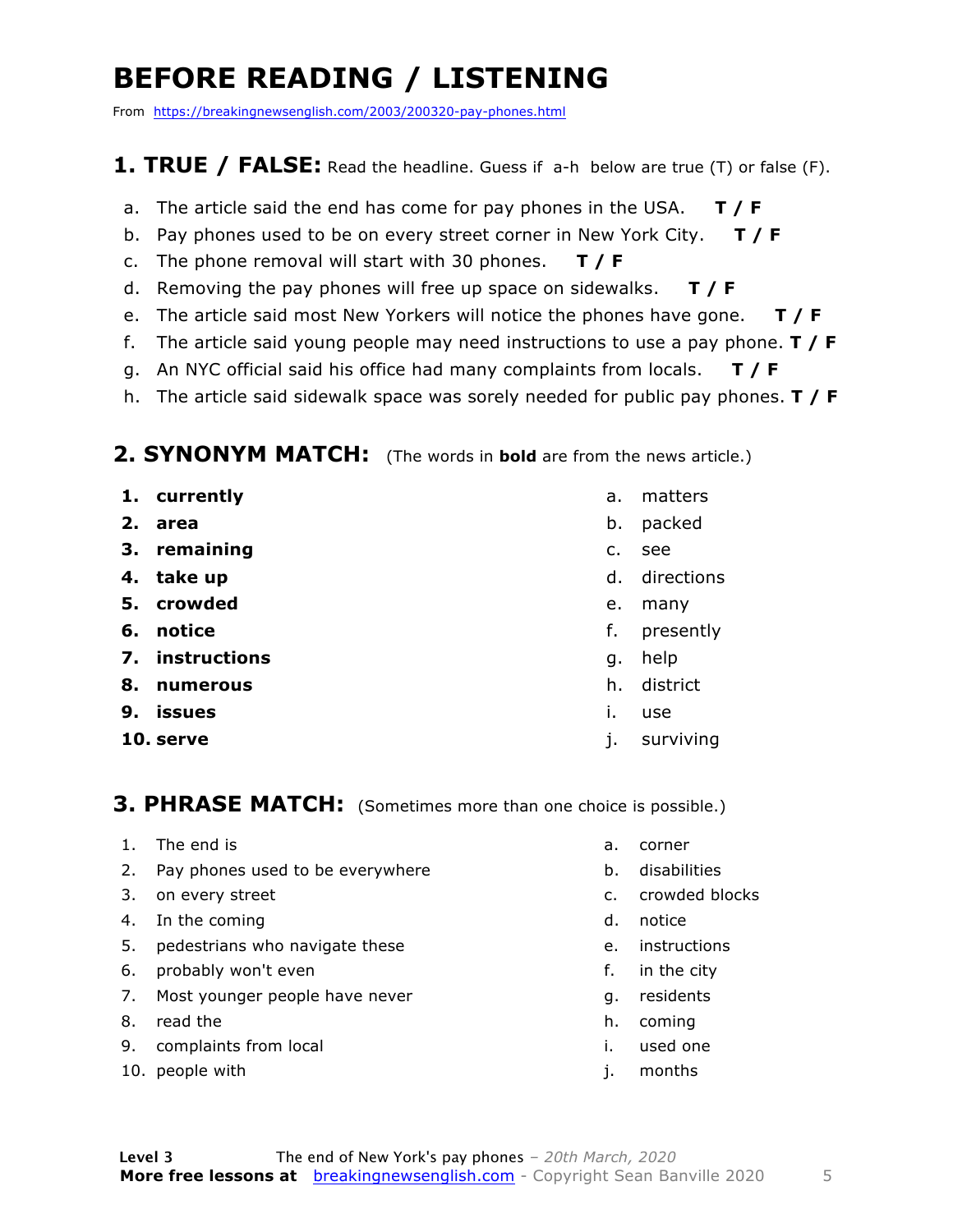## **GAP FILL**

From https://breakingnewsenglish.com/2003/200320-pay-phones.html

The end is (1) \_\_\_\_\_\_\_\_\_\_\_\_\_\_\_ for New York's public pay phones. New York City officials say workers are (2) \_\_\_\_\_\_\_\_\_\_\_\_\_\_ removing all public pay phones from the city's streets. Pay phones used to be everywhere in the city - on every street (3) and in every park and public place. Engineers have started the  $(4)$  \_\_\_\_\_\_\_\_\_\_\_\_\_\_\_ work by taking away 30 pay phones from the Hell's Kitchen area of the city. In the coming months, the (5) \_\_\_\_\_\_\_\_\_\_\_\_ phones will go. New York City spokesman Corey Johnson told the CNN news agency that: "The antiquated and (6) \_\_\_\_\_\_\_\_\_\_\_\_\_\_\_ pay phone booths take up much-needed sidewalk (7) \_\_\_\_\_\_\_\_\_\_\_\_\_\_\_. Removing these booths is a win for pedestrians who navigate these  $(8)$  \_\_\_\_\_\_\_\_\_\_\_\_ blocks." *corner remaining coming crowded outdated space removal currently*

Many New Yorkers probably won't even (9) The state the phones are going. Most younger people have (10) \_\_\_\_\_\_\_\_\_\_\_\_\_\_ used one. They may have to read the  $(11)$  \_\_\_\_\_\_\_\_\_\_\_\_\_\_\_ to use a phone, and scramble for coins to feed it. Modern technology means the public phone is no (12) \_\_\_\_\_\_\_\_\_\_\_\_\_ needed. Over 95 per cent of Americans have a mobile phone. Mr Corey said New Yorkers no longer want the phones. He said: "My (13) \_\_\_\_\_\_\_\_\_\_\_\_ has received numerous community complaints from (14) \_\_\_\_\_\_\_\_\_\_\_\_ residents about these antiquated pay phones, which present public safety and (15) \_\_\_\_\_\_\_\_\_\_\_\_ of life issues. Additionally, they take up sorely needed sidewalk space that could better (16) \_\_\_\_\_\_\_\_\_\_\_\_ people with disabilities and families with strollers." *never local serve longer notice quality instructions office*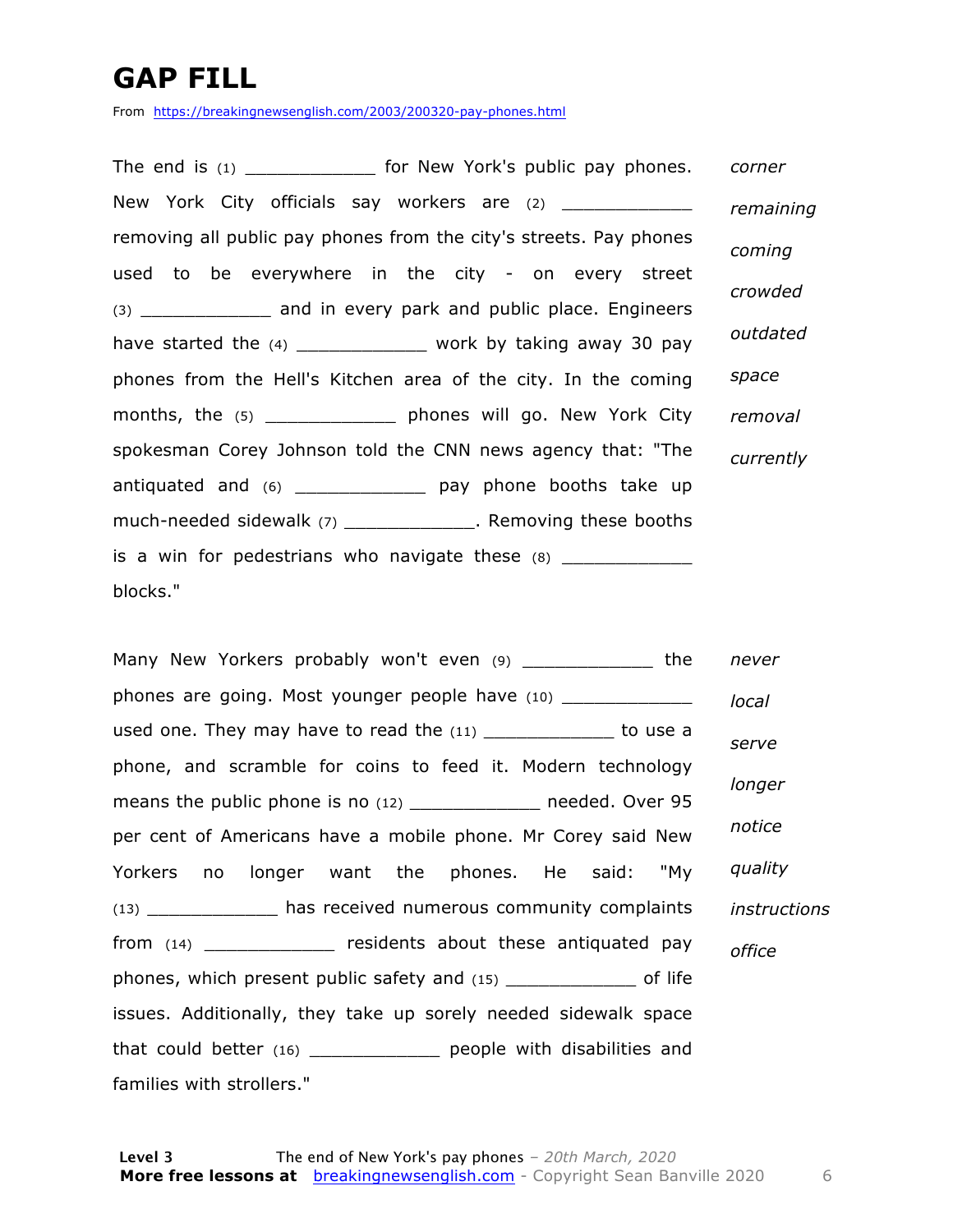#### **LISTENING – Guess the answers. Listen to check.**

From https://breakingnewsenglish.com/2003/200320-pay-phones.html

| 1) Pay phones used to be everywhere in the city - on _______<br>a. every street corners   |
|-------------------------------------------------------------------------------------------|
| b. every street corner                                                                    |
| c. every street cornered                                                                  |
| d. every street cornering                                                                 |
| 2) taking away 30 pay phones from the Hell's Kitchen ______ city                          |
| a. arena of the                                                                           |
| b. aerial of the                                                                          |
| c. aurora of the                                                                          |
| d. area of the                                                                            |
| 3) In the coming months, the remaining _______                                            |
| a. phone will go                                                                          |
| b. phones will gone                                                                       |
| c. phones will go                                                                         |
| d. phone will going                                                                       |
| 4) outdated pay phone booths take up much-needed _______                                  |
| a. sidewalk space                                                                         |
| b. sideway space<br>c. side wall space                                                    |
| d. sides walk space                                                                       |
| 5) a win for pedestrians who navigate _______                                             |
| a. these crowd it blocks                                                                  |
| b. these crowded blocks                                                                   |
| c. these crowded block                                                                    |
| d. those crowded block                                                                    |
| 6) Many New Yorkers probably won't even notice the ______                                 |
| a. phones are going                                                                       |
| b. phones are gone                                                                        |
| c. phones are go in                                                                       |
| d. phones are gone in                                                                     |
| 7) Most younger people have ______                                                        |
| a. never used once                                                                        |
| b. never used ones                                                                        |
| c. never used one<br>d. never used only                                                   |
|                                                                                           |
| 8) read the instructions to use a phone, and scramble for coins _______<br>a. two fee bit |
| b. tooth edit                                                                             |
| c. to fee ditto                                                                           |
| d. to feed it                                                                             |
| 9) My office has received numerous community complaints ______                            |
| a. from local residence                                                                   |
| b. from local residents                                                                   |
| c. from local reside ants                                                                 |
| d. from local residential                                                                 |
| 10) take up sorely needed sidewalk space that could better serve _______                  |
| a. people within disabilities                                                             |
| b. people wither disabilities                                                             |
| c. people with disabilities                                                               |

d. people without disabilities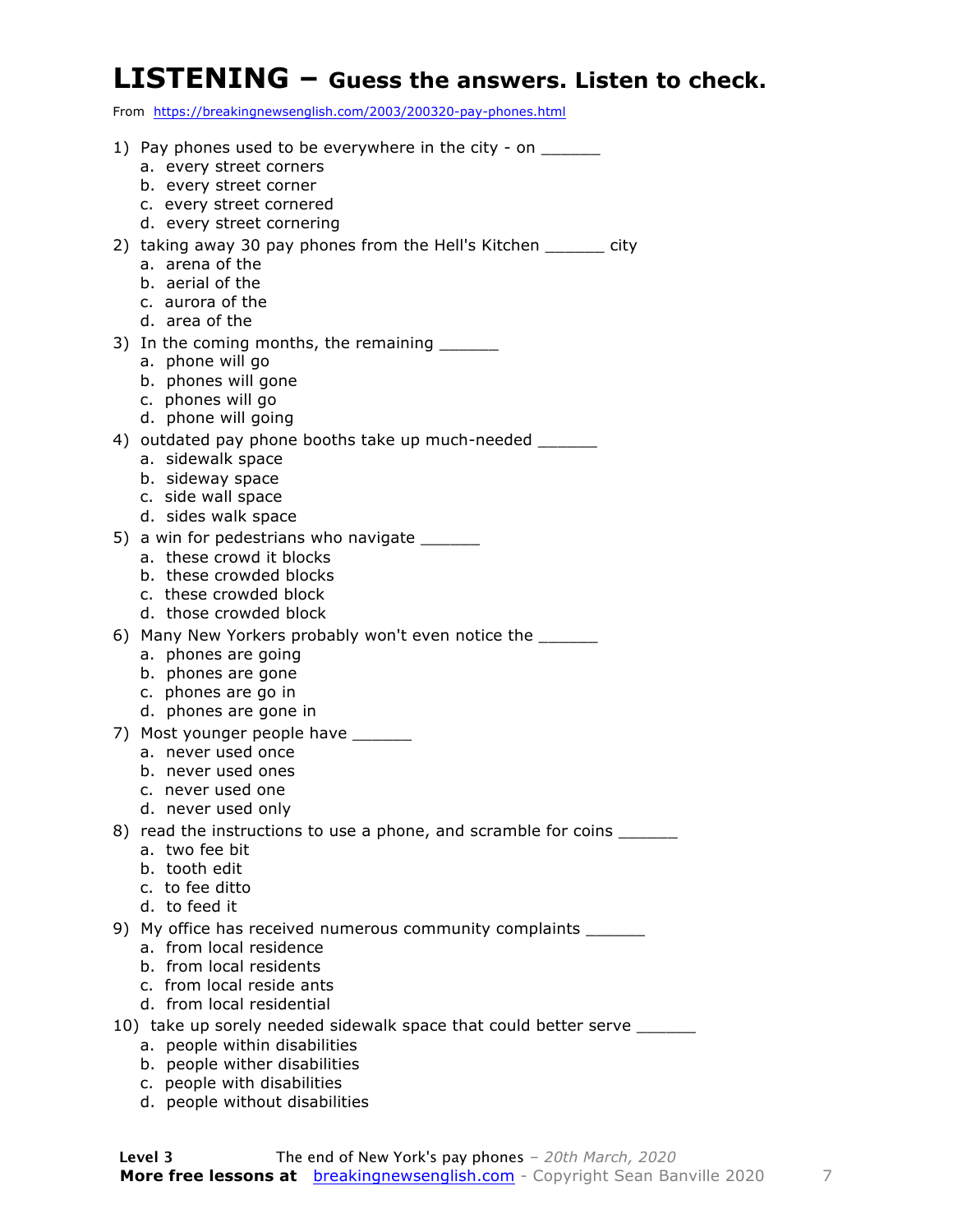#### **LISTENING – Listen and fill in the gaps**

From https://breakingnewsenglish.com/2003/200320-pay-phones.html

The (1) The (1) The (1) The (1)  $\blacksquare$  for New York's public pay phones. New York City officials say workers are  $(2)$   $\qquad \qquad$  public pay phones from the city's streets. Pay phones used to be everywhere in the city - on every street corner (3) **Example 2** and public place. Engineers have started the removal work by taking away 30 pay phones from the Hell's Kitchen (4) example the coming city. In the coming months, the remaining phones will go. New York City spokesman Corey Johnson told the CNN (5) **Example 2 and Solution** 1. "The antiquated and outdated pay phone booths take up much-needed sidewalk space. Removing these booths is a win for pedestrians (6) \_\_\_\_\_\_\_\_\_\_\_\_\_\_\_\_\_\_\_ crowded blocks."

Many New Yorkers probably won't (7) The many phones are going. Most younger people have never used one. They may have to read the instructions to use a phone, and scramble for  $(8)$ it. Modern technology means the public phone is  $(9)$ Over 95 per cent of Americans have a mobile phone. Mr Corey said New Yorkers no longer want the phones. He said: "My office has received numerous community complaints (10) \_\_\_\_\_\_\_\_\_\_\_\_\_\_\_\_\_\_\_\_\_\_ about these antiquated pay phones, which present public safety and quality of life issues. Additionally, (11) \_\_\_\_\_\_\_\_\_\_\_\_\_\_\_\_\_\_\_ sorely needed sidewalk space that could better (12) \_\_\_\_\_\_\_\_\_\_\_\_\_\_\_\_\_\_\_ disabilities and families with strollers."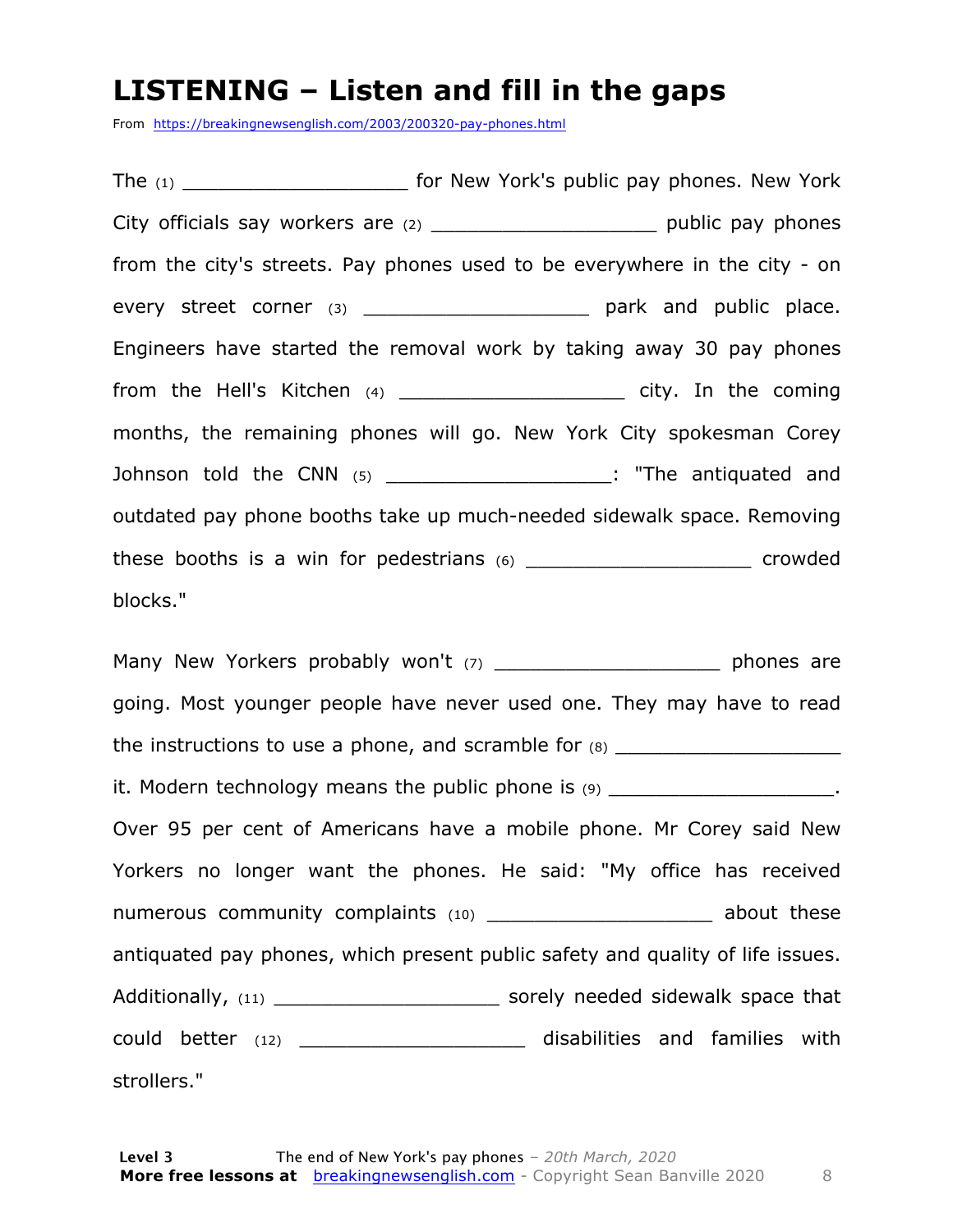## **COMPREHENSION QUESTIONS**

From https://breakingnewsenglish.com/2003/200320-pay-phones.html

- 1. What did the article say is coming for New York's pay phones?
- 2. Where did the article say pay phones used to be in New York?
- 3. How many pay phones are being taken away to begin with?
- 4. Who is Corey Johnson?
- 5. For whom did the article say removing the phones was a win?
- 6. Who did the article say would probably not notice the phone removal?
- 7. What did the article say younger people might have to read?
- 8. What percentage of Americans have a mobile phone?
- 9. What did a spokesman say his office had received?
- 10. What kind of people could clearer sidewalks help?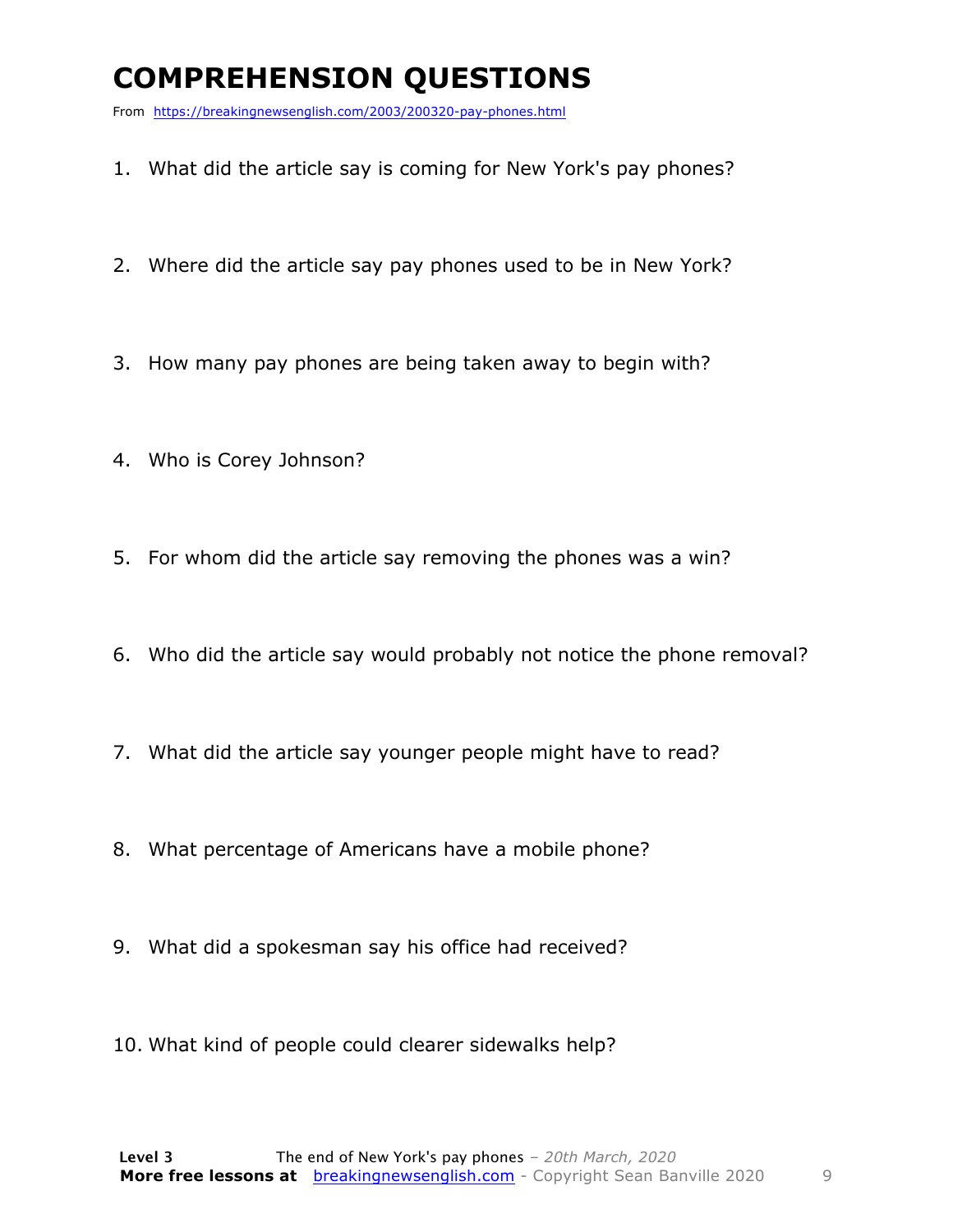## **MULTIPLE CHOICE - QUIZ**

From https://breakingnewsenglish.com/2003/200320-pay-phones.html

| 1) What did the article say is coming<br>for New York's pay phones?<br>a) the chainsaws<br>b) higher bills<br>c) nicer colours<br>d) the end<br>2) Where did the article say pay<br>phones used to be in New York?<br>a) on the subway<br>b) everywhere<br>c) in museums<br>d) in city hall<br>3) How many pay phones are being<br>taken away to begin with?<br>a)20<br>b) $25$<br>c) $30$ | 6) Who did the article say would<br>probably not notice the phone<br>removal?<br>a) drivers<br>b) many New Yorkers<br>c) phone engineers<br>d) tourists<br>7) What did the article say younger<br>people might have to read?<br>a) books<br>b) Kindle<br>c) street signs<br>d) instructions<br>8) What percentage of Americans<br>have a mobile phone?<br>a) over 95%<br>b) 82% |
|--------------------------------------------------------------------------------------------------------------------------------------------------------------------------------------------------------------------------------------------------------------------------------------------------------------------------------------------------------------------------------------------|---------------------------------------------------------------------------------------------------------------------------------------------------------------------------------------------------------------------------------------------------------------------------------------------------------------------------------------------------------------------------------|
| $d)$ 35<br>4) Who is Corey Johnson?<br>a) an NYC spokesman<br>b) a pedestrian<br>c) a phone maker<br>d) a pay phone repairman<br>5) For whom did the article say<br>removing the phones was a win?<br>a) tourists<br>b) Apple<br>c) pedestrians<br>d) restaurants                                                                                                                          | c) nearly 99%<br>d) just over 82%<br>9) What did a spokesman say his<br>office had received?<br>a) advice<br>b) gifts<br>c) complaints<br>d) lost smartphones<br>10) What kind of people could clearer<br>sidewalks help?<br>a) street cleaners<br>b) people with disabilities<br>c) the homeless<br>d) skateboarders                                                           |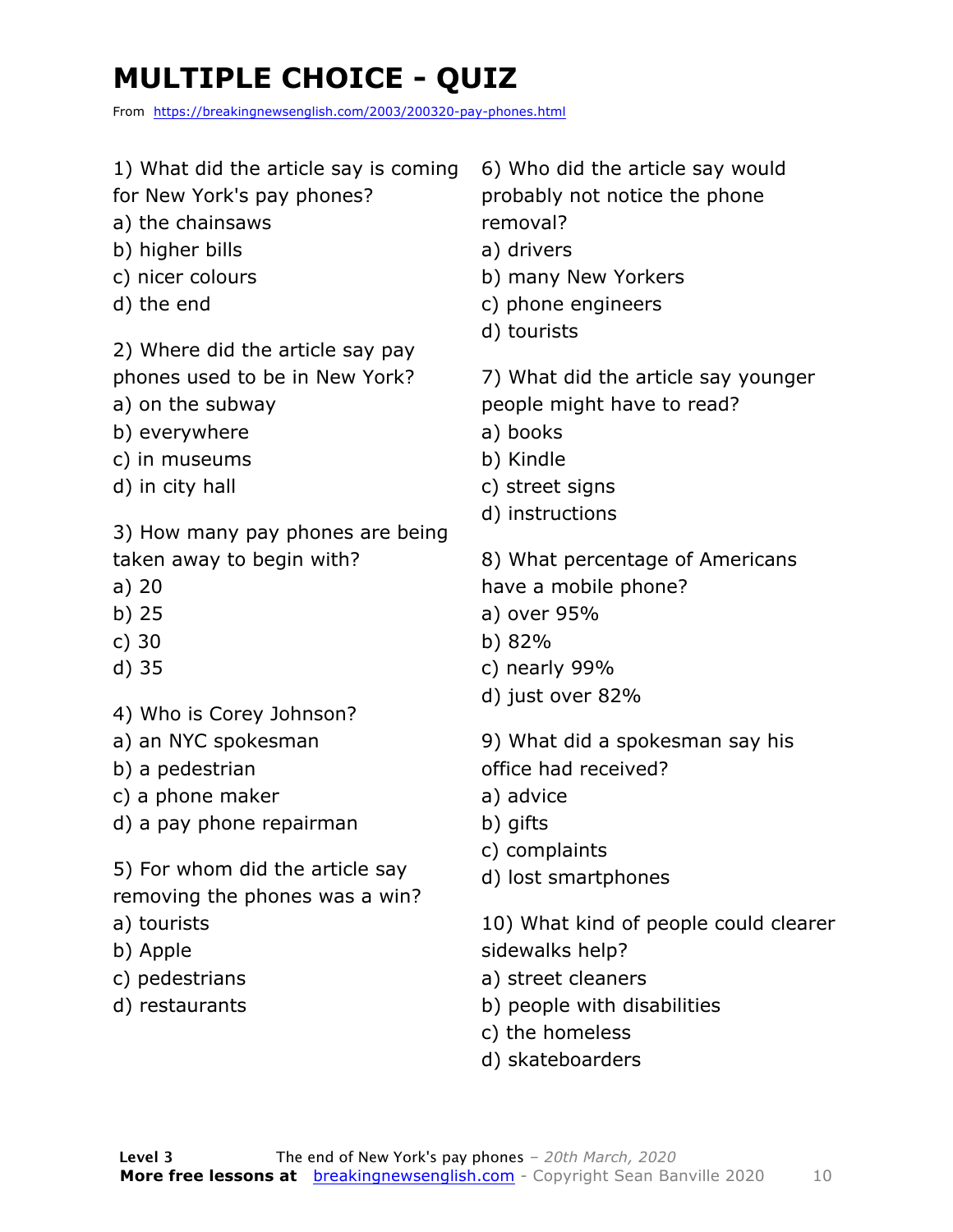## **ROLE PLAY**

From https://breakingnewsenglish.com/2003/200320-pay-phones.html

#### **Role A – Pay Phones**

You think pay phones are the most important things to have on streets. Tell the others three reasons why. Tell them why their things aren't as necessary. Also, tell the others which is the least important of these (and why): art, toilets or lights.

#### **Role B – Art**

You think art is the most important thing to have on streets. Tell the others three reasons why. Tell them why their things aren't as necessary. Also, tell the others which is the least important of these (and why): pay phones, toilets or lights.

#### **Role C – Toilets**

You think toilets are the most important things to have on streets. Tell the others three reasons why. Tell them why their things aren't as necessary. Also, tell the others which is the least important of these (and why): art, pay phones or lights.

#### **Role D – Lights**

You think lights are the most important things to have on streets. Tell the others three reasons why. Tell them why their things aren't as necessary. Also, tell the others which is the least important of these (and why): art, toilets or pay phones.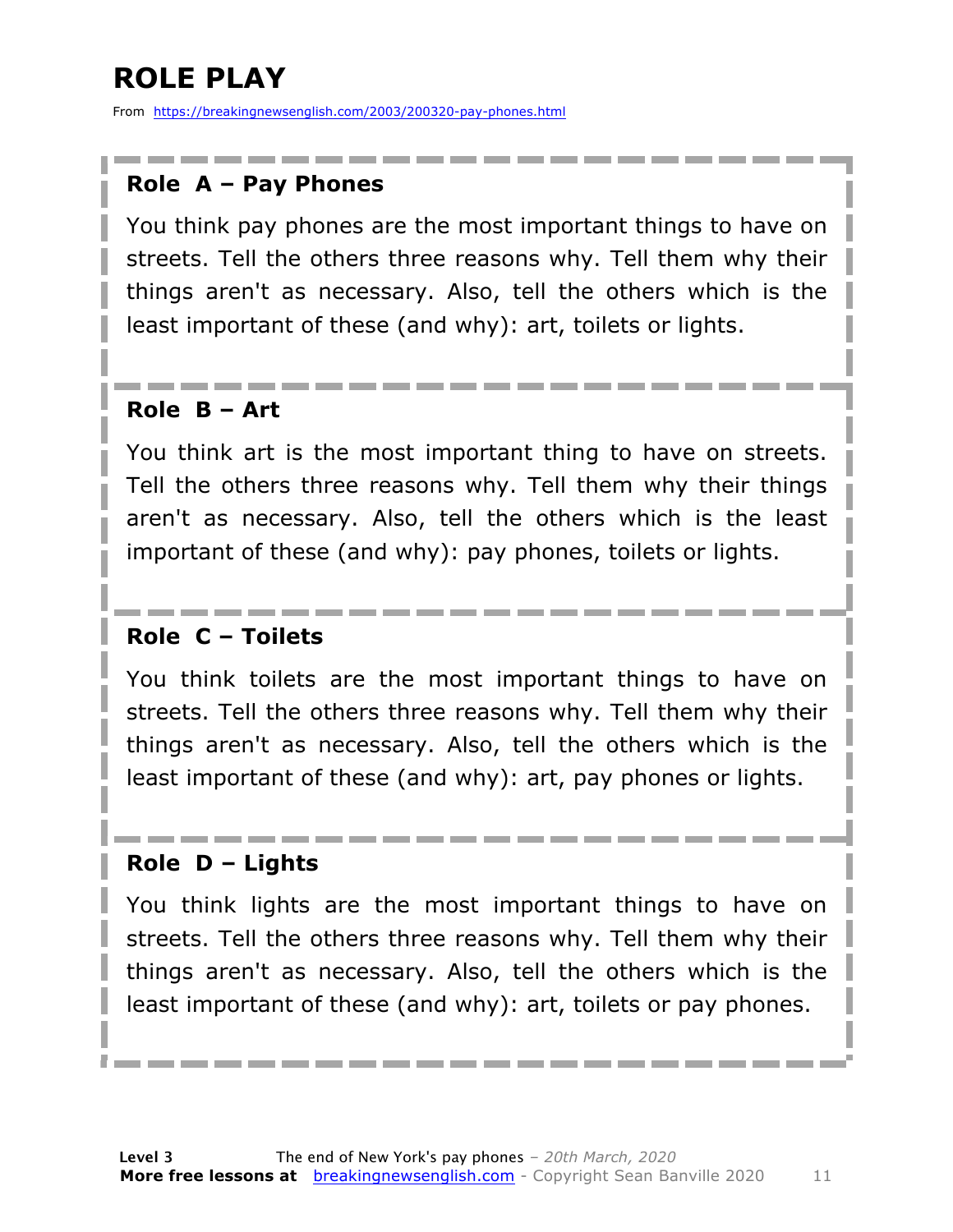## **AFTER READING / LISTENING**

From https://breakingnewsenglish.com/2003/200320-pay-phones.html

**1. WORD SEARCH:** Look in your dictionary / computer to find collocates, other meanings, information, synonyms … for the words 'pay' and 'phone'.

| pay | phone |
|-----|-------|
|     |       |
|     |       |
|     |       |

- Share your findings with your partners.
- Make questions using the words you found.
- Ask your partner / group your questions.

2. **ARTICLE OUESTIONS:** Look back at the article and write down some questions you would like to ask the class about the text.

- Share your questions with other classmates / groups.
- Ask your partner / group your questions.

**3. GAP FILL:** In pairs / groups, compare your answers to this exercise. Check your answers. Talk about the words from the activity. Were they new, interesting, worth learning…?

**4. VOCABULARY:** Circle any words you do not understand. In groups, pool unknown words and use dictionaries to find their meanings.

**5. TEST EACH OTHER:** Look at the words below. With your partner, try to recall how they were used in the text:

| $\cdot$ coming      | • notice           |
|---------------------|--------------------|
| • everywhere        | $\cdot$ read       |
| • started           | • coins            |
| • coming            | • numerous         |
| $\cdot$ take        | • issues           |
| blocks<br>$\bullet$ | serve<br>$\bullet$ |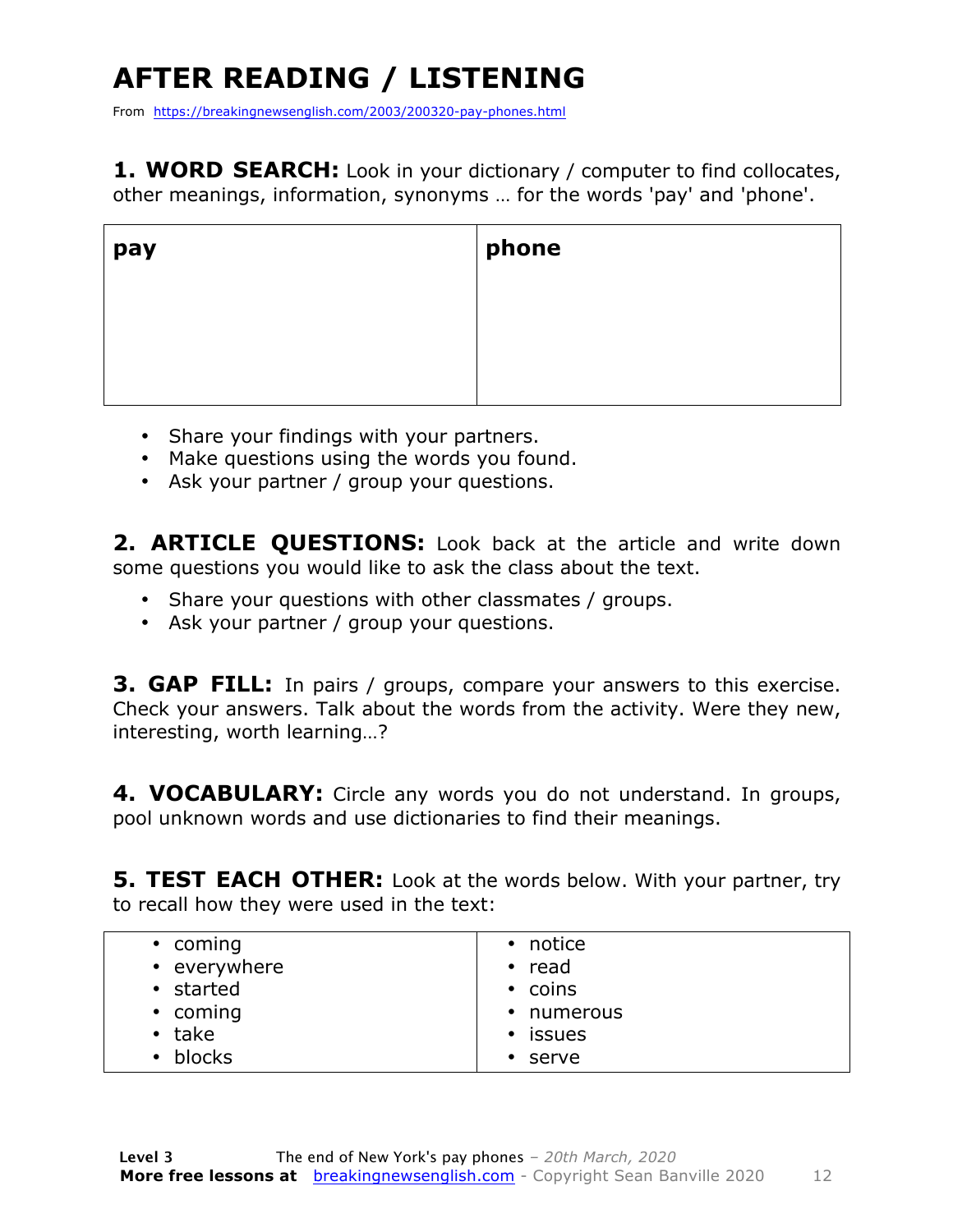## **PHONES SURVEY**

From https://breakingnewsenglish.com/2003/200320-pay-phones.html

Write five GOOD questions about phones in the table. Do this in pairs. Each student must write the questions on his / her own paper.

When you have finished, interview other students. Write down their answers.

|      | STUDENT 1 | STUDENT 2 | STUDENT 3 |
|------|-----------|-----------|-----------|
| Q.1. |           |           |           |
| Q.2. |           |           |           |
| Q.3. |           |           |           |
| Q.4. |           |           |           |
| Q.5. |           |           |           |

- Now return to your original partner and share and talk about what you found out. Change partners often.
- Make mini-presentations to other groups on your findings.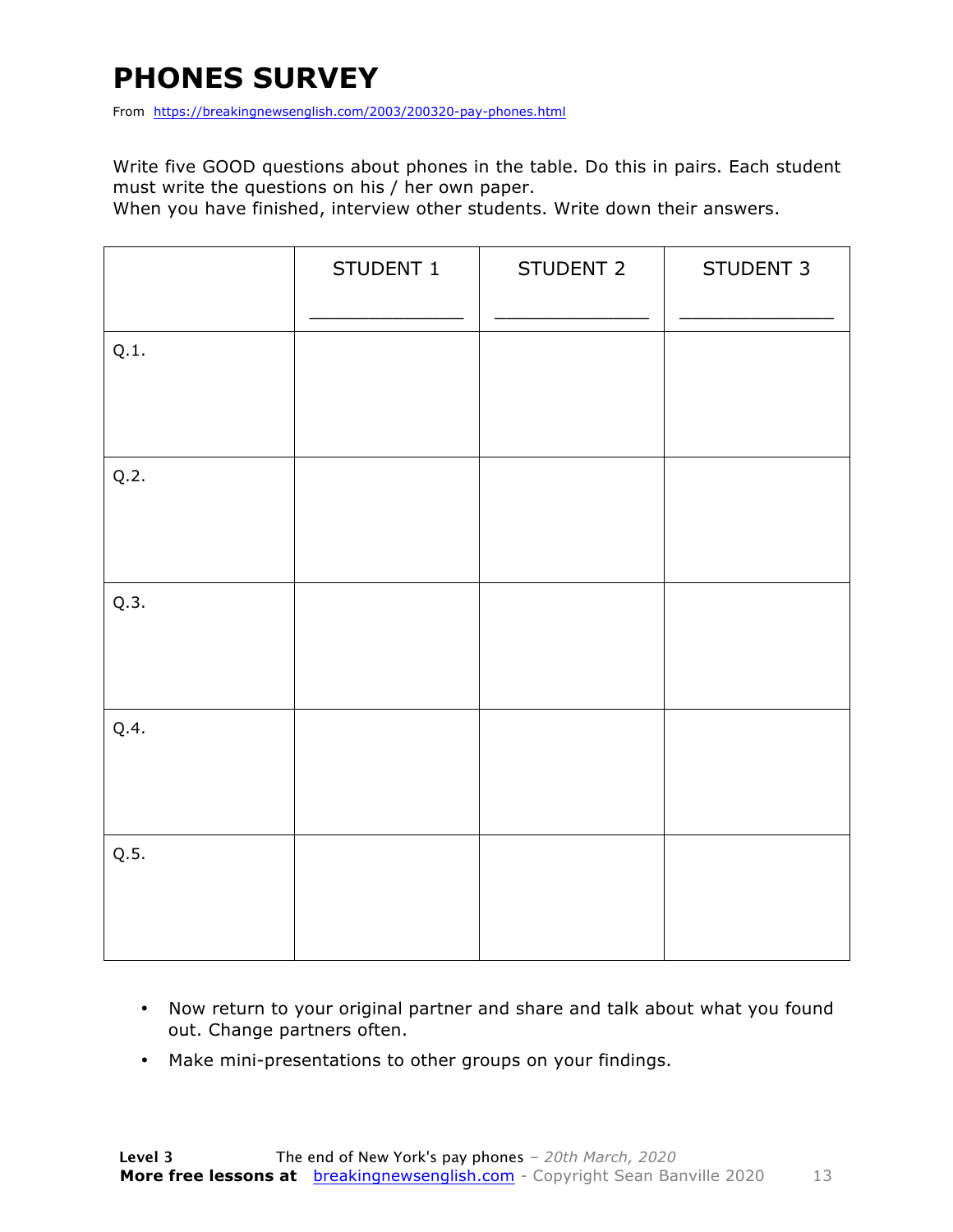## **PHONES DISCUSSION**

STUDENT A's QUESTIONS (Do not show these to student B)

- 1. What did you think when you read the headline?
- 2. What images are in your mind when you hear the word 'phone'?
- 3. How important are pay phones?
- 4. Do cities need pay phones?
- 5. Are there any public pay phones in your town?
- 6. What is the best thing about your phone?
- 7. Do we need landlines?
- 8. How important is sidewalk space?
- 9. What do you think of pedestrians using their phones while they walk?
- 10. Are phones on watches better than smartphones?

*The end of New York's pay phones – 20th March, 2020* Thousands more free lessons at breakingnewsenglish.com

-----------------------------------------------------------------------------

#### **PHONES DISCUSSION**

STUDENT B's QUESTIONS (Do not show these to student A)

- 11. Did you like reading this article? Why/not?
- 12. What do you think of when you hear the word 'public'?
- 13. What do you think about what you read?
- 14. How important is your phone to you?
- 15. What is the best phone in the world?
- 16. Should New York keep some pay phones for tourism?
- 17. Do young people know how to use public pay phones?
- 18. What would life be like without your mobile phone?
- 19. What do you think of New York?
- 20. What questions would you like to ask the New York officials?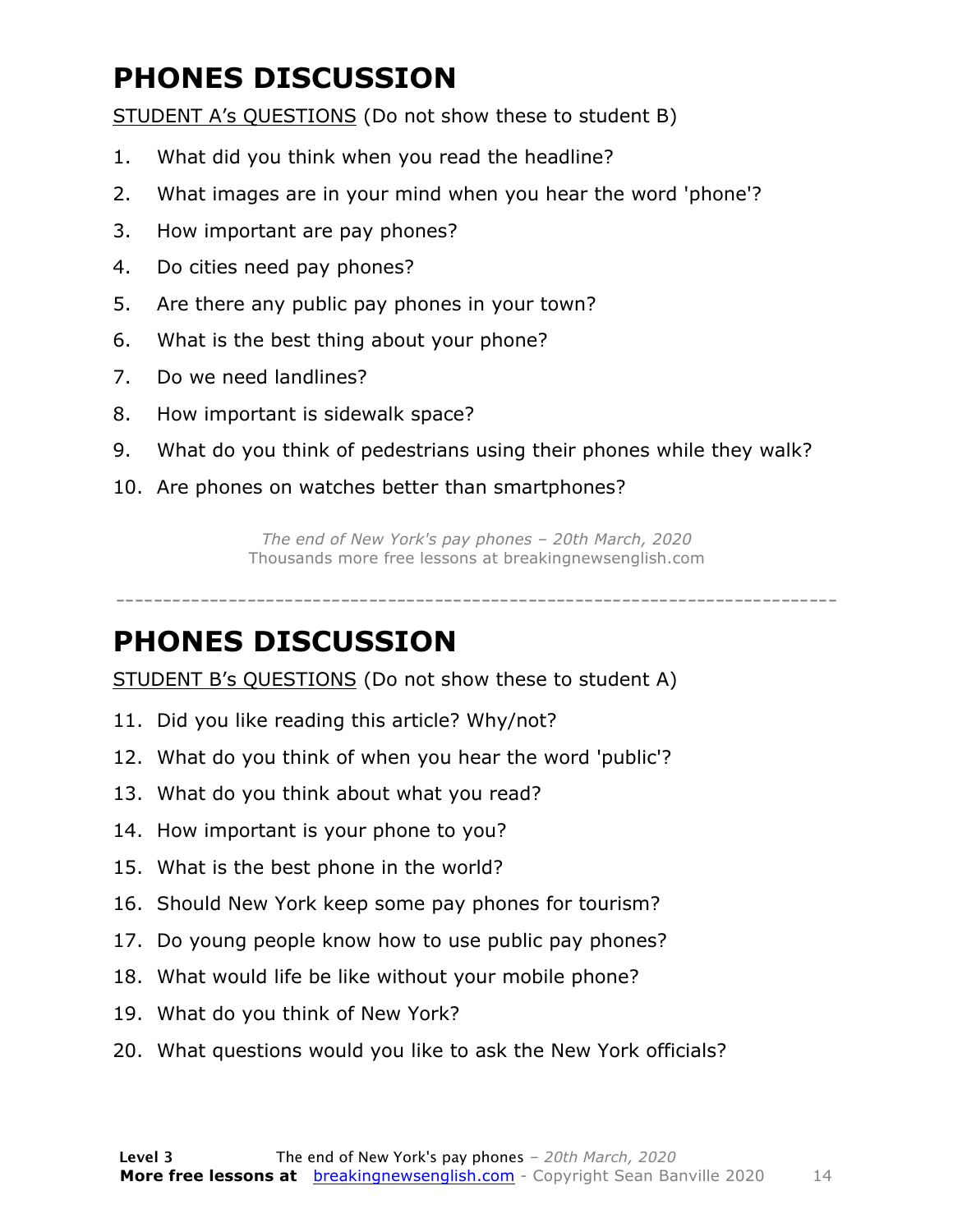## **DISCUSSION (Write your own questions)**

STUDENT A's QUESTIONS (Do not show these to student B)

| 1. |                                                                                                                          |
|----|--------------------------------------------------------------------------------------------------------------------------|
| 2. |                                                                                                                          |
|    | <u> 1989 - Johann John Stone, mars et al. (b. 1989)</u>                                                                  |
| 3. | <u> 1980 - Johann John Stone, mensk politik (d. 1980)</u>                                                                |
|    |                                                                                                                          |
| 4. |                                                                                                                          |
| 5. | <u> 1980 - Johann John Stone, markin fan it fjort fan it fjort fan it fjort fan it fjort fan it fjort fan it fjort f</u> |
|    |                                                                                                                          |
| 6. | <u> 1989 - Johann Barbara, martxa alemani</u> ar arte                                                                    |
|    | $Convriath \odot hraskinanawsanalich com 2020$                                                                           |

Copyright © breakingnewsenglish.com 2020

## **DISCUSSION (Write your own questions)**

STUDENT B's QUESTIONS (Do not show these to student A)

| 1. | <u> Alexandria de la contrada de la contrada de la contrada de la contrada de la contrada de la contrada de la c</u> |  |  |
|----|----------------------------------------------------------------------------------------------------------------------|--|--|
|    |                                                                                                                      |  |  |
| 2. |                                                                                                                      |  |  |
| 3. |                                                                                                                      |  |  |
| 4. |                                                                                                                      |  |  |
|    |                                                                                                                      |  |  |
| 5. |                                                                                                                      |  |  |
| 6. |                                                                                                                      |  |  |
|    |                                                                                                                      |  |  |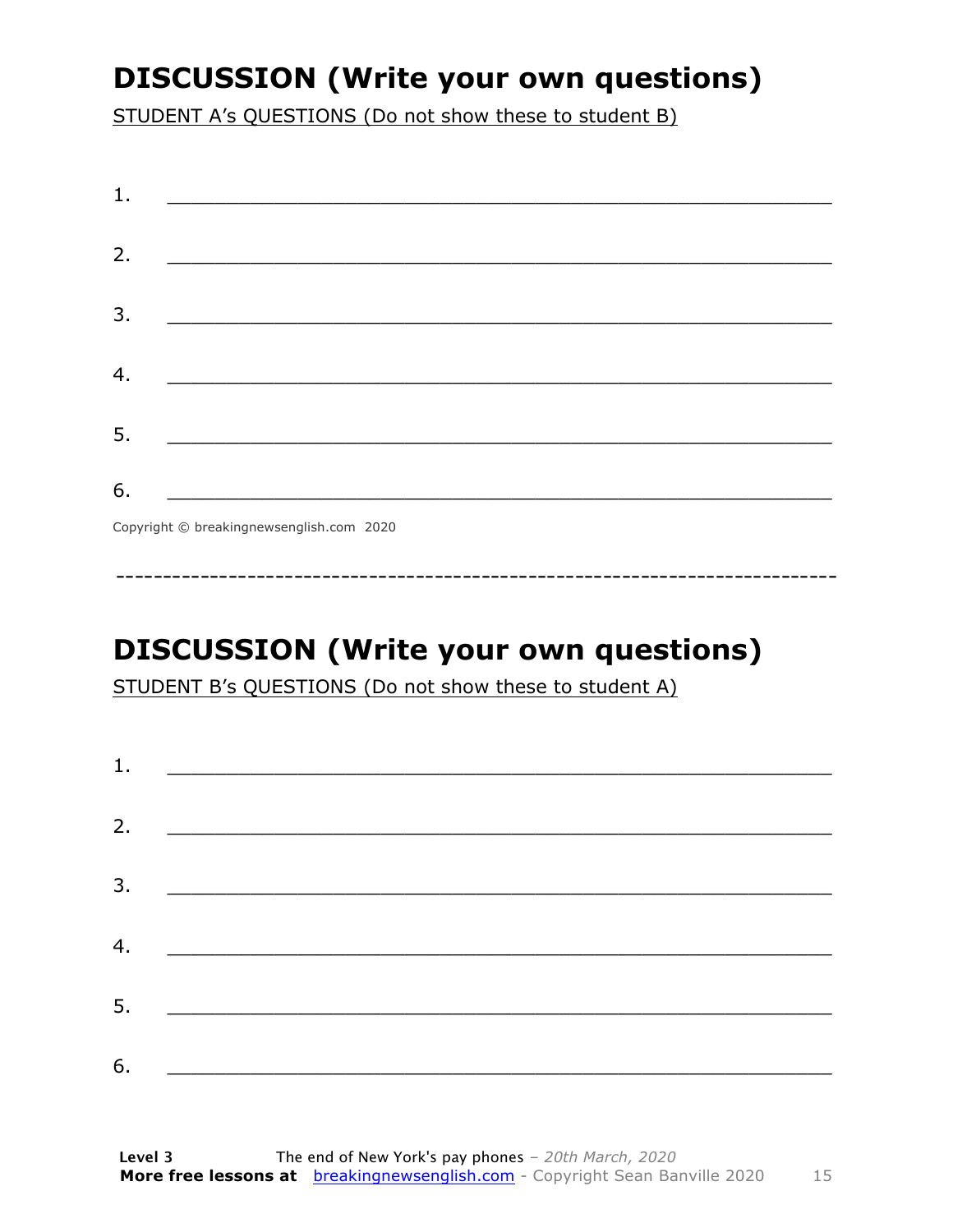## **LANGUAGE - CLOZE**

From https://breakingnewsenglish.com/2003/200320-pay-phones.html

The end is  $(1)$  for New York's public pay phones. New York City officials say workers are (2) \_\_\_\_\_ removing all public pay phones from the city's streets. Pay phones used to be everywhere in the city - on  $(3)$  \_\_\_\_ street corner and in every park and public place. Engineers have started the removal work (4) taking away 30 pay phones from the Hell's Kitchen area of the city. In the coming months, the remaining phones will go. New York City spokesman Corey Johnson told the CNN news agency that: "The antiquated and  $(5)$  pay phone booths take up much-needed sidewalk space. Removing these booths is a win for pedestrians who navigate these (6) \_\_\_\_ blocks."

Many New Yorkers probably won't even (7) \_\_\_\_\_ the phones are going. Most younger people have never used one. They may have to read the instructions to use a phone, and scramble for coins to  $(8)$  \_\_\_\_ it. Modern technology means the public phone is no longer needed. Over 95 per cent of Americans have a mobile phone. Mr Corey said New Yorkers no (9) \_\_\_\_ want the phones. He said: "My office has received numerous community complaints from local (10) \_\_\_\_ about these antiquated pay phones, which  $(11)$  \_\_\_\_ public safety and quality of life issues. Additionally, they take up sorely needed sidewalk space that could better (12) \_\_\_\_ people with disabilities and families with strollers."

#### **Put the correct words from the table below in the above article.**

| 1.  | (a) | comes     | (b) | coming    | (c) | came      | (d) | come        |
|-----|-----|-----------|-----|-----------|-----|-----------|-----|-------------|
| 2.  | (a) | currency  | (b) | currently | (c) | currants  | (d) | currant     |
| 3.  | (a) | all       | (b) | even      | (c) | whole     | (d) | every       |
| 4.  | (a) | as        | (b) | by        | (c) | in        | (d) | to          |
| 5.  | (a) | updated   | (b) | outdated  | (c) | inundated | (d) | use-by-date |
| 6.  | (a) | clouded   | (b) | crowed    | (c) | crowded   | (d) | cowed       |
| 7.  | (a) | aware     | (b) | knowledge | (c) | notice    | (d) | conscious   |
| 8.  | (a) | food      | (b) | fodder    | (c) | feed      | (d) | fad         |
| 9.  | (a) | lengthen  | (b) | longs     | (c) | longing   | (d) | longer      |
| 10. | (a) | residents | (b) | residence | (c) | resides   | (d) | residuals   |
| 11. | (a) | present   | (b) | gift      | (c) | makes     | (d) | danger      |
| 12. | (a) | reserve   | (b) | server    | (c) | serve     | (d) | sever       |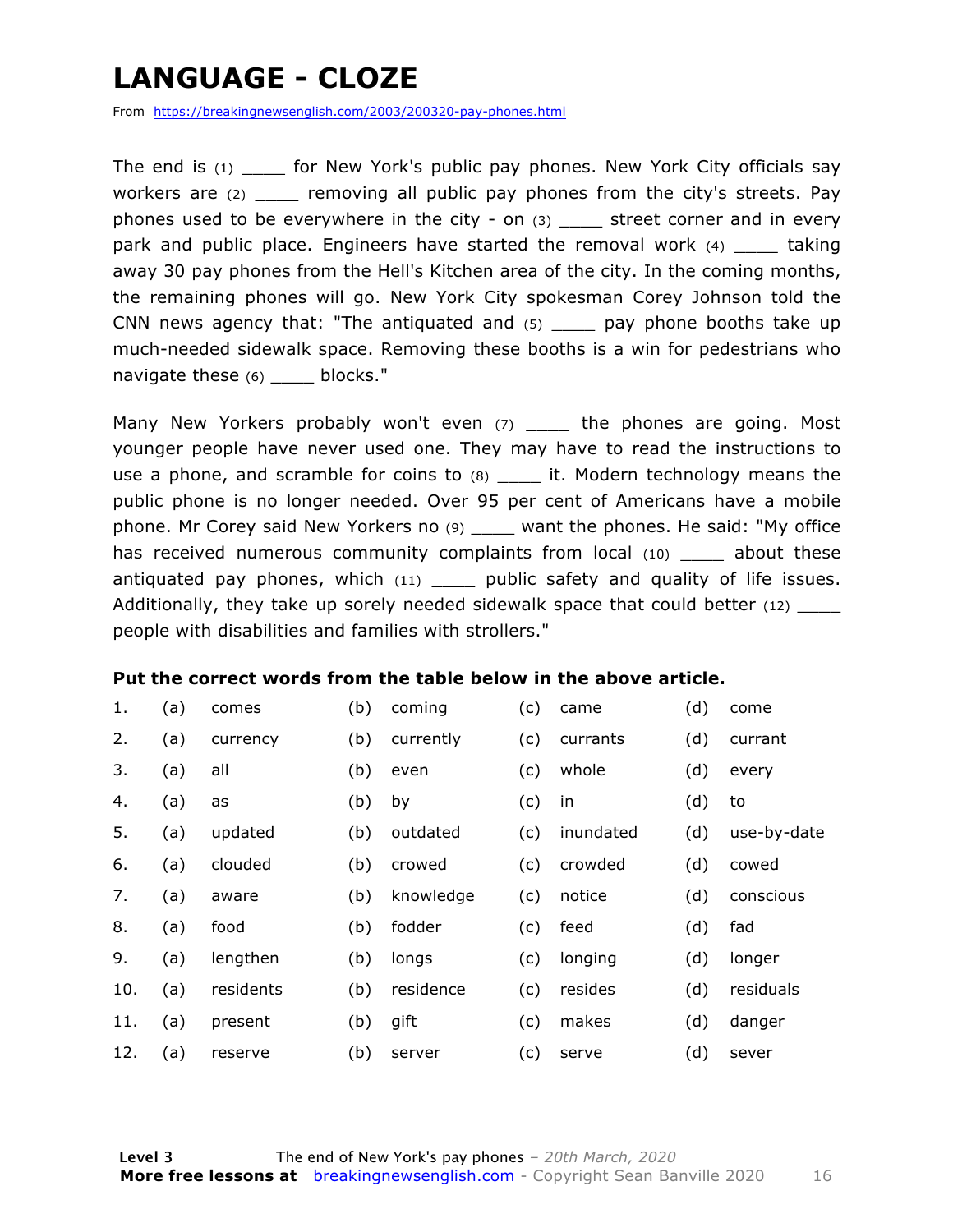## **SPELLING**

From https://breakingnewsenglish.com/2003/200320-pay-phones.html

#### **Paragraph 1**

- 1. New York City fioscifal
- 2. started the avmerlo work
- 3. the einginamr phones will go
- 4. ddatuote pay phone booths
- 5. Removing these booths is a win for datspsenire
- 6. navigate these wdcoder blocks

#### **Paragraph 2**

- 7. read the tuionitsrnsc
- 8. Modern tlgeooycnh
- 9. received nreusmuo community complaints
- 10. public eyfsta
- 11. tauqyil of life issues
- 12. people with istdabiiseil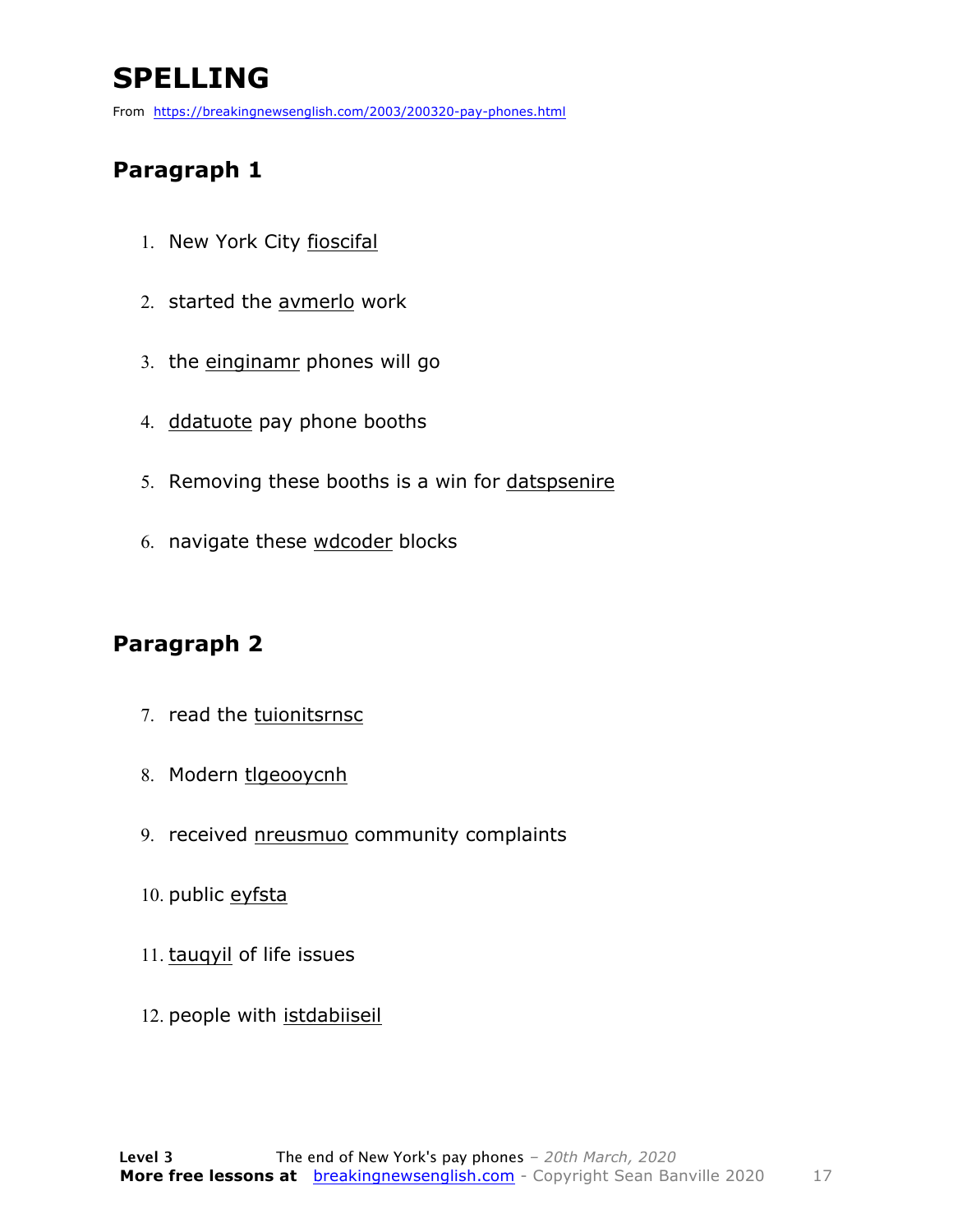## **PUT THE TEXT BACK TOGETHER**

From https://breakingnewsenglish.com/2003/200320-pay-phones.html

#### **Number these lines in the correct order.**

- ( ) space. Removing these booths is a win for pedestrians who navigate these crowded blocks."
- () longer want the phones. He said: "My office has received numerous community
- ( ) in the city on every street corner and in every park and public place. Engineers have started the removal
- ( *1* ) The end is coming for New York's public pay phones. New York City officials say workers are currently
- ( ) safety and quality of life issues. Additionally, they take up sorely needed sidewalk space
- ( ) news agency that: "The antiquated and outdated pay phone booths take up much-needed sidewalk
- ( ) complaints from local residents about these antiquated pay phones, which present public
- ( ) Many New Yorkers probably won't even notice the phones are going. Most younger people have never used
- ( ) removing all public pay phones from the city's streets. Pay phones used to be everywhere
- ( ) one. They may have to read the instructions to use a phone, and scramble for coins to feed it. Modern technology means
- ( ) that could better serve people with disabilities and families with strollers."
- ( ) work by taking away 30 pay phones from the Hell's Kitchen area of the city. In the coming
- ( ) months, the remaining phones will go. New York City spokesman Corey Johnson told the CNN
- ( ) the public phone is no longer needed. Over 95 per cent of Americans have a mobile phone. Mr Corey said New Yorkers no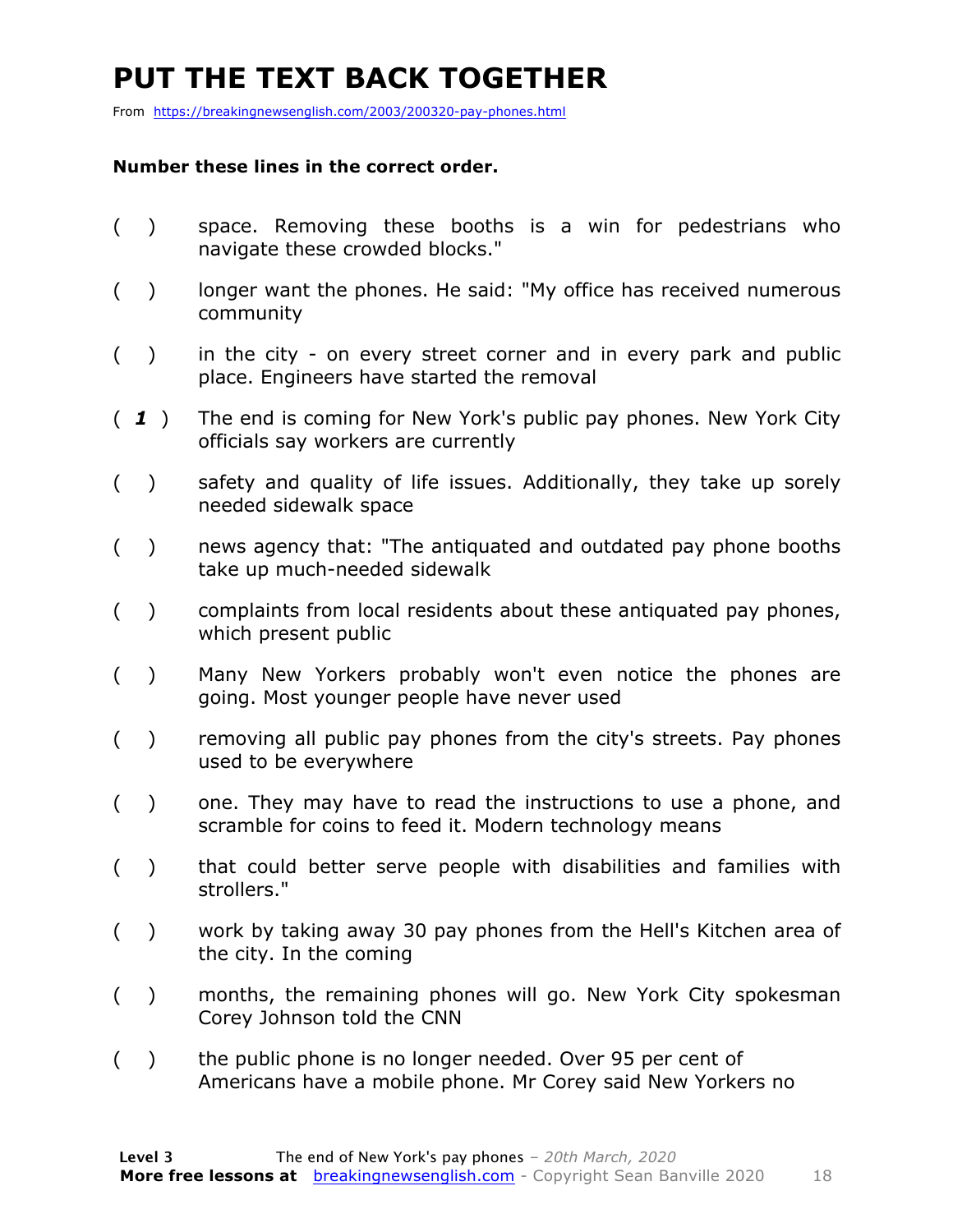#### **PUT THE WORDS IN THE RIGHT ORDER**

From https://breakingnewsenglish.com/2003/200320-pay-phones.html

1. in to the used city . Phones everywhere be

2. taking the removal away Started by work phones .

3. the phones In coming will months go . the

4. up space . booths take Phone sidewalk much-needed

5. win these booths pedestrians . Removing a is for

6. even New phones . notice won't probably the Yorkers

7. instructions . have to may the read They

8. Americans of phone . have Over mobile a 95%

9. these Complaints residents from pay phones . about local

10. that could people with better Space disabilities . serve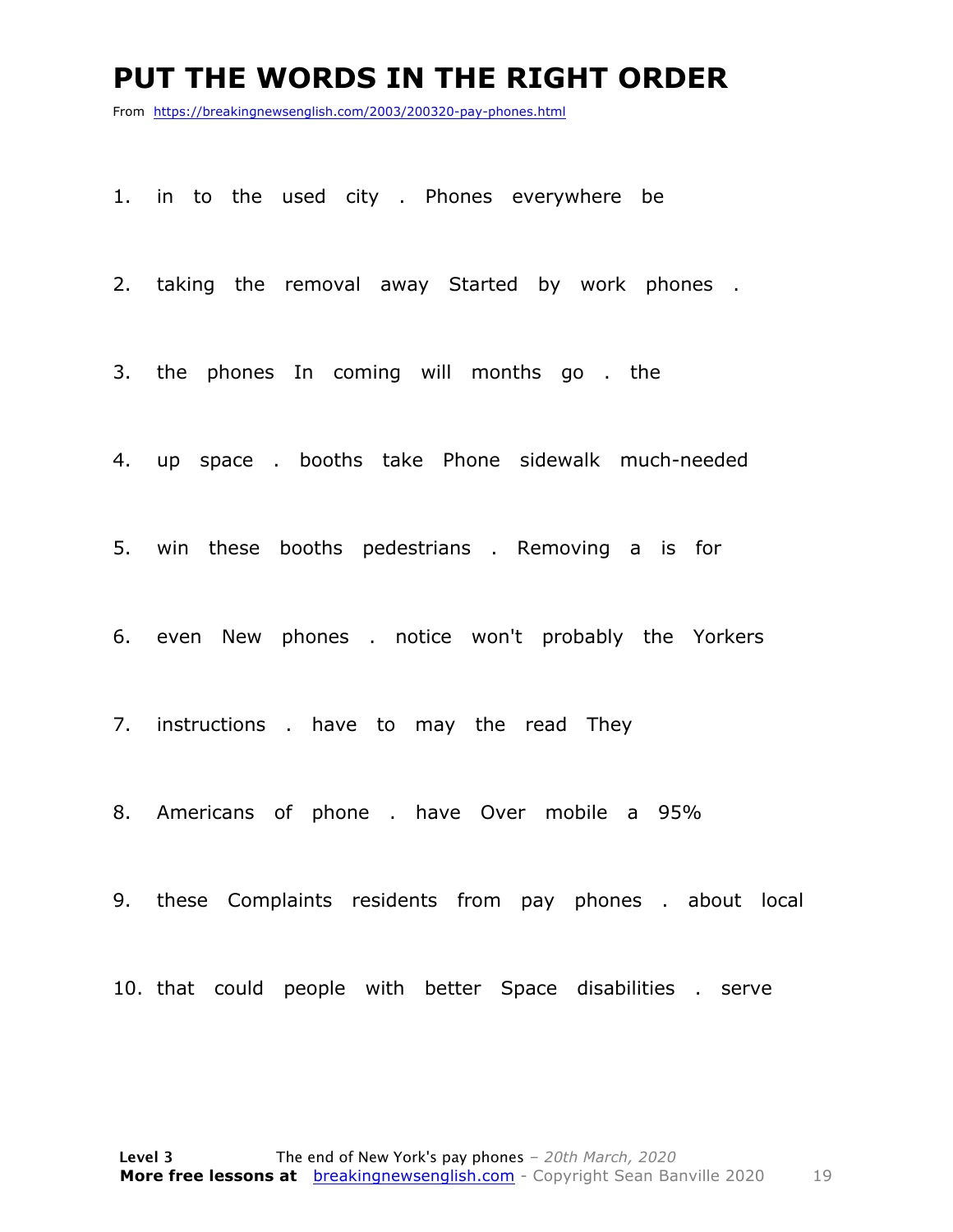## **CIRCLE THE CORRECT WORD (20 PAIRS)**

From https://breakingnewsenglish.com/2003/200320-pay-phones.html

The end is coming for New York's *publicity / public* pay phones. New York City officials say workers are *currency / currently* removing all public pay phones from the city's *street / streets*. Pay phones used to be everywhere in the city - on every street corner and in every park and public *plaice / place*. Engineers have started the *removal / remove* work by taking away 30 pay phones from the Hell's Kitchen *arena / area* of the city. In the coming months, the remaining phones will *go / gone*. New York City spokesman Corey Johnson told the CNN news agency that: "The antiquated and *outdated / dating* pay phone booths take up much-needed *sidewalk / sideways* space. Removing these booths is a win for pedestrians who navigate these crowded *books / blocks*."

Many New Yorkers probably won't even *entice / notice* the phones are going. Most younger people have never *useful / used* one. They may have to read the *instruction / instructions* to use a phone, and *scramble / crumble* for coins to feed it. Modern technology *means / meanings* the public phone is no longer needed. Over 95 per cent of Americans have a *mobility / mobile* phone. Mr Corey said New Yorkers no *length / longer* want the phones. He said: "My office has received *number / numerous* community complaints from local residents about these antiquated pay phones, which *present / gift* public safety and quality of life issues. Additionally, they take up sorely needed sidewalk space that could better *reserve / serve* people with disabilities and families with strollers."

#### **Talk about the connection between each pair of words in italics, and why the correct word is correct.**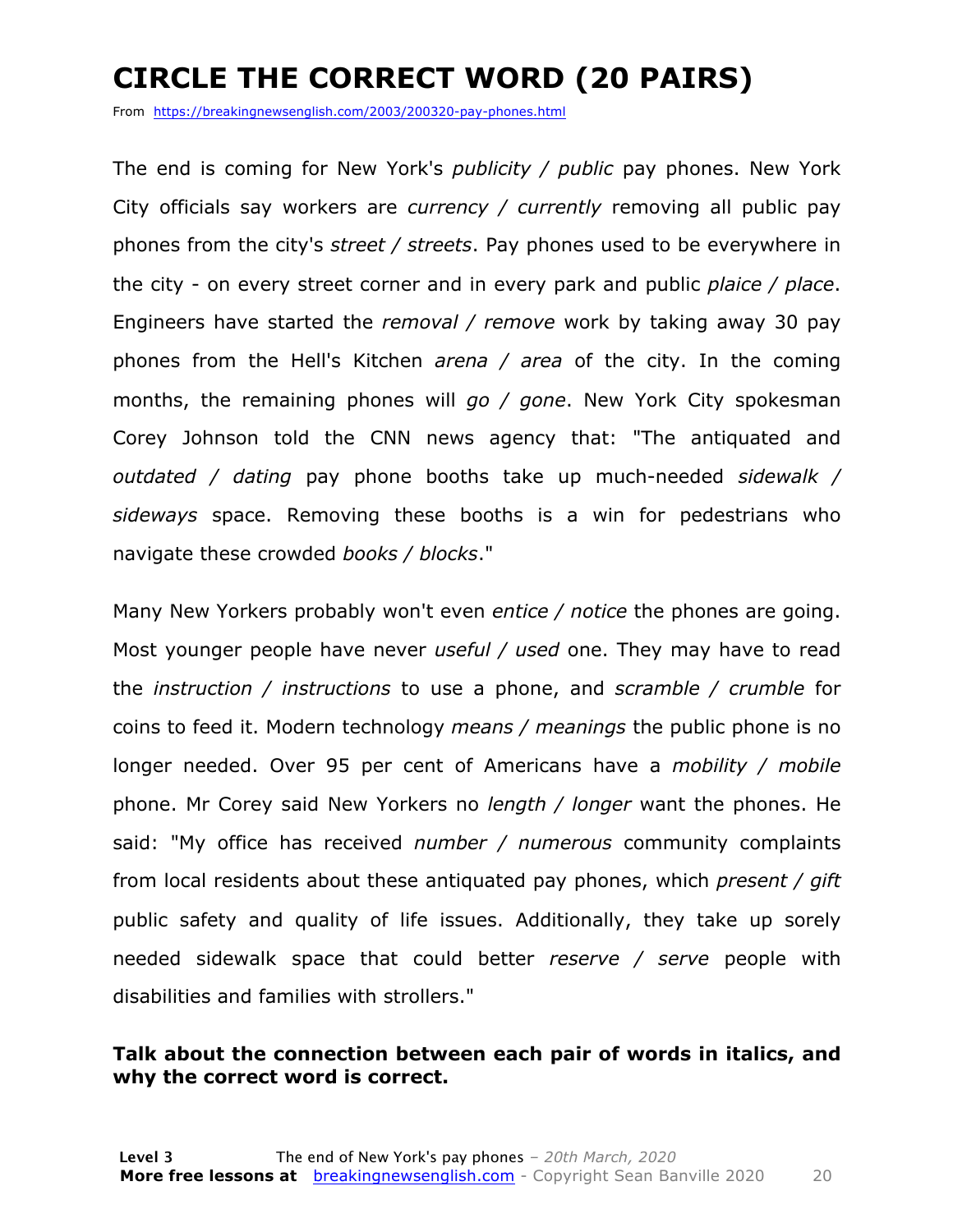## **INSERT THE VOWELS (a, e, i, o, u)**

From https://breakingnewsenglish.com/2003/200320-pay-phones.html

T h\_ \_n d \_s c\_m\_n g f\_r N\_w Y\_r k ' s p\_b l\_c p\_y p h\_n\_s . N\_w Y\_r k C\_t y \_f f\_c\_ **\_** l s s\_y w\_r k\_r s  $r_{-}$  c\_r r\_n t l y r\_m\_v\_n g  $-11$  p\_b l\_c p\_y p h\_n\_s f r\_m t h\_ c\_t y ' s s t r\_ **\_** t s . P\_y p h\_n\_s \_s\_d t\_ b\_ \_v\_r y w h\_r\_ \_n t h\_ c\_t y - \_n \_v\_r y s t r\_ **\_** t  $c_r$  n\_r \_n d \_n \_v\_r y p\_r k \_n d p\_b l\_c p l\_c\_. E n g\_n\_ **\_** r s h\_v\_ s t\_r t\_d t h\_ r\_m\_v\_l w\_r k b y  $t_k$ ng  $w_y$  30 p\_y ph\_n\_s fr\_m th\_ H\_II's K\_t c h\_n \_r\_ **\_** \_f t h\_ c\_t y . I n t h\_ c\_m\_n g m\_n t h s , t h\_ r\_m\_ **\_** n\_n g p h\_n\_s w\_l l g\_. N\_w Y\_r k C\_t y s p\_k\_s m\_n C\_r\_y J\_h n s\_n t\_l d t h\_ C N N n\_w s \_g\_n c y t h\_t : " T h\_ \_n t\_q\_ **\_** t\_d \_n d \_ **\_** t d\_t\_d p\_y p h\_n\_ b\_ **\_** t h s t\_k\_ \_p m\_c h - n \_ **\_** d\_d s\_d\_w\_l k s p\_c\_. R\_m\_v\_n g t h\_s\_ b\_ **\_** t h s \_s \_ w\_n f\_r p\_d\_s t r\_ **\_** n s w h\_ n\_v\_g\_t\_ t h\_s\_ c r\_w d\_d b l\_c k s . "

M\_n y N\_w Y\_r k\_r s p r\_b\_b l y w\_n ' t \_v\_n n\_t\_c\_ t h\_ p h\_n\_s \_r\_ g\_ **\_** n g . M\_s t y\_ **\_** n g\_r p\_ **\_** p l\_ h\_v\_ n\_v\_r \_s\_d \_n\_. T h\_y m\_y h\_v\_ t\_ r\_ **\_** d t h\_ \_n s t r\_c t\_ **\_** n s t\_ \_s\_ \_ p h\_n\_, \_n d s c r\_m b l\_ f\_r c \_ **\_** n s t\_ f\_ **\_** d \_t . M\_d\_r n t\_c h n\_l\_g y m\_ **\_** n s t h\_ p\_b l\_c p h\_n\_ \_s n\_ l\_n g\_r n\_ **\_** d\_d . O v\_r 9  $5$   $p_r$   $c_n$  t  $f$  A  $m_r$   $c_n$   $s$   $h_v$   $v$   $m_b$   $l$   $p$   $h$   $n$ M r C\_r\_y s\_ **\_** d N\_w Y\_r k\_r s n\_ l\_n g\_r w\_n t t h\_ p h\_n\_s . H\_ s\_ **\_** d : " M y \_f f\_c\_ h\_s r\_c\_ **\_** v\_d n\_m\_r\_ **\_** s c\_m m\_n\_t y c\_m p l\_ **\_** n t s f r\_m l\_c\_l r\_s\_d\_n t s \_b\_ **\_** t t h\_s\_ \_n t\_q\_ **\_** t\_d p\_y p h\_n\_s , w h\_c h p r\_s\_n t p\_b l\_c s\_f\_t y \_n d q\_ **\_** l\_t y \_f l\_f\_ \_s s\_ **\_** s . A d d\_t\_ **\_** n\_l l y , t h\_y t\_k\_ \_p s\_r\_l y n \_ **\_** d\_d s\_d\_w\_l k s p\_c\_ t h\_t c\_ **\_** l d b\_t t\_r s\_r v\_ p\_ **\_** p l\_ w\_t h d\_s\_b\_l\_t\_ **\_** s \_n d f\_m\_l\_ **\_** s w\_t h s t r l l\_r s . "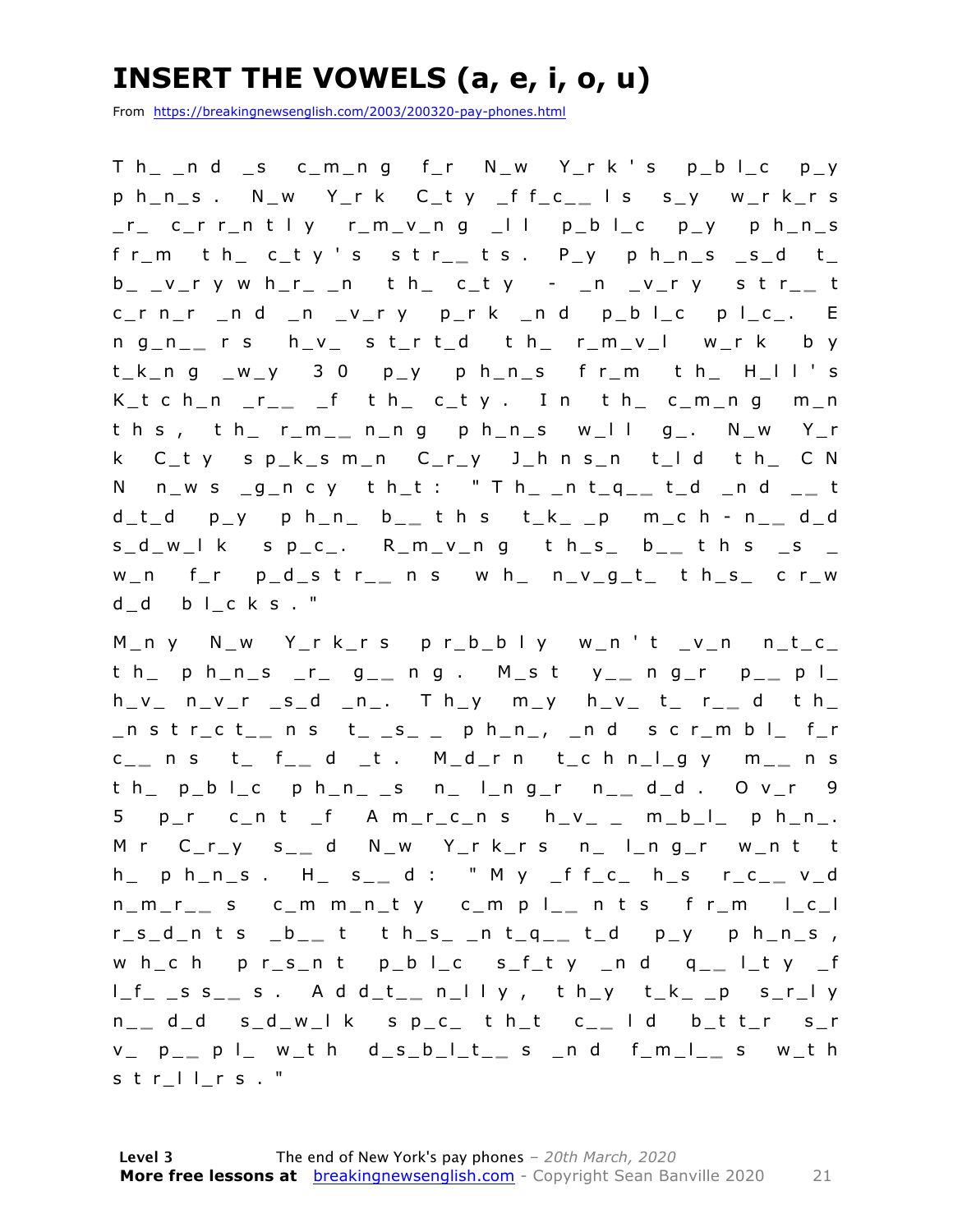#### **PUNCTUATE THE TEXT AND ADD CAPITALS**

From https://breakingnewsenglish.com/2003/200320-pay-phones.html

the end is coming for new yorks public pay phones new york city officials say workers are currently removing all public pay phones from the citys streets pay phones used to be everywhere in the city on every street corner and in every park and public place engineers have started the removal work by taking away 30 pay phones from the hells kitchen area of the city in the coming months the remaining phones will go new york city spokesman corey johnson told the cnn news agency that the antiquated and outdated pay phone booths take up much needed sidewalk space removing these booths is a win for pedestrians who navigate these crowded blocks

many new yorkers probably wont even notice the phones are going most younger people have never used one they may have to read the instructions to use a phone and scramble for coins to feed it modern technology means the public phone is no longer needed over 95 per cent of americans have a mobile phone mr corey said new yorkers no longer want the phones he said my office has received numerous community complaints from local residents about these antiquated pay phones which present public safety and quality of life issues additionally they take up sorely needed sidewalk space that could better serve people with disabilities and families with strollers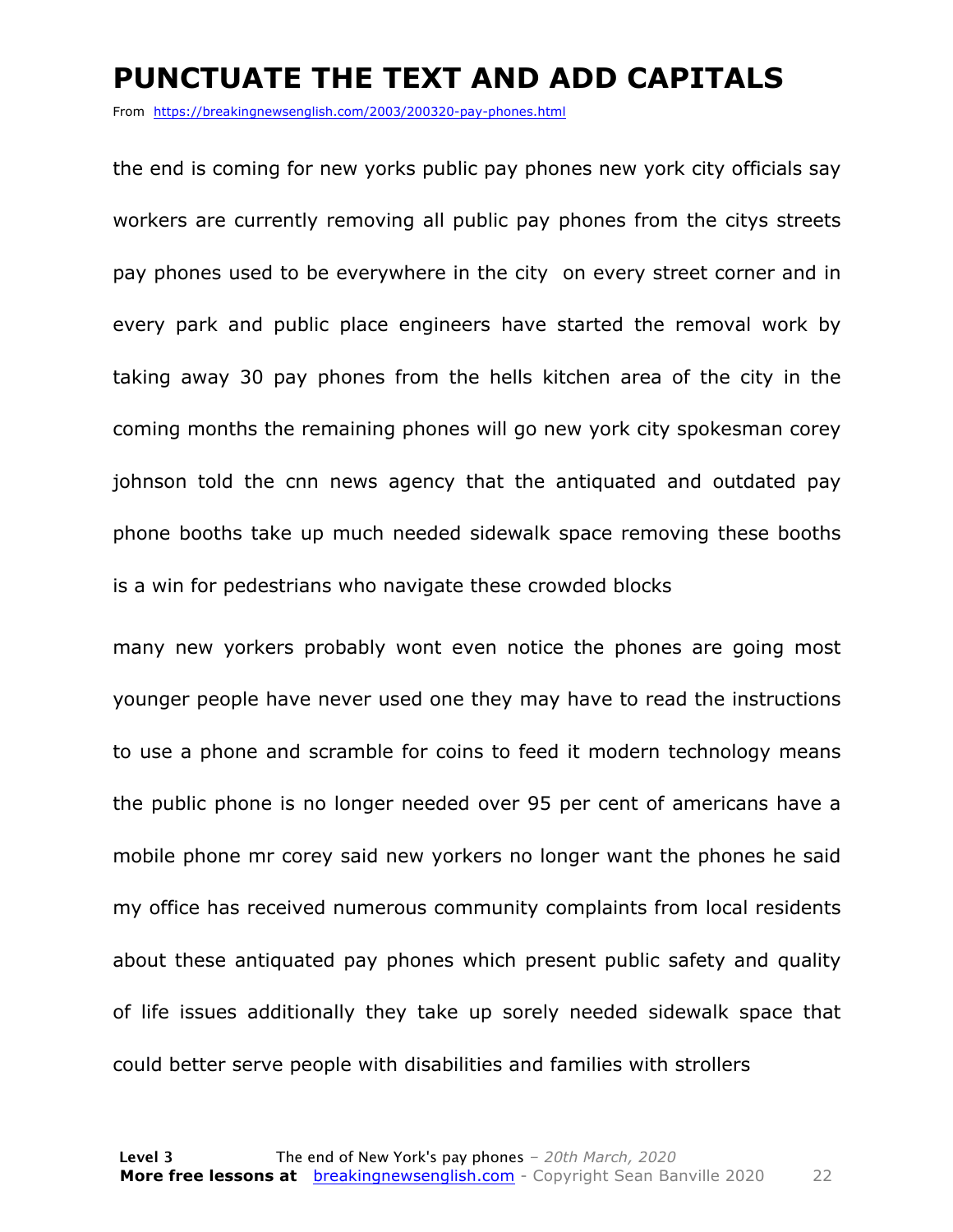## **PUT A SLASH ( / ) WHERE THE SPACES ARE**

From https://breakingnewsenglish.com/2003/200320-pay-phones.html

TheendiscomingforNewYork'spublicpayphones.NewYorkCityofficial ssayworkersarecurrentlyremovingallpublicpayphonesfromthecity's streets.Payphonesusedtobeeverywhereinthecity-oneverystreetco rnerandineveryparkandpublicplace.Engineershavestartedtheremov alworkbytakingaway30payphonesfromtheHell'sKitchenareaofthecit y.Inthecomingmonths,theremainingphoneswillgo.NewYorkCityspo kesmanCoreyJohnsontoldtheCNNnewsagencythat:"Theantiquated andoutdatedpayphoneboothstakeupmuch-neededsidewalkspace.R emovingtheseboothsisawinforpedestrianswhonavigatethesecrowd edblocks."ManyNewYorkersprobablywon'tevennoticethephonesare going.Mostyoungerpeoplehaveneverusedone.Theymayhavetoreadt heinstructionstouseaphone,andscrambleforcoinstofeedit.Modernte chnologymeansthepublicphoneisnolongerneeded.Over95percentof Americanshaveamobilephone.MrCoreysaidNewYorkersnolongerwa ntthephones.Hesaid:"Myofficehasreceivednumerouscommunityco mplaintsfromlocalresidentsabouttheseantiquatedpayphones,which presentpublicsafetyandqualityoflifeissues.Additionally,theytakeups orelyneededsidewalkspacethatcouldbetterservepeoplewithdisabiliti esandfamilieswithstrollers."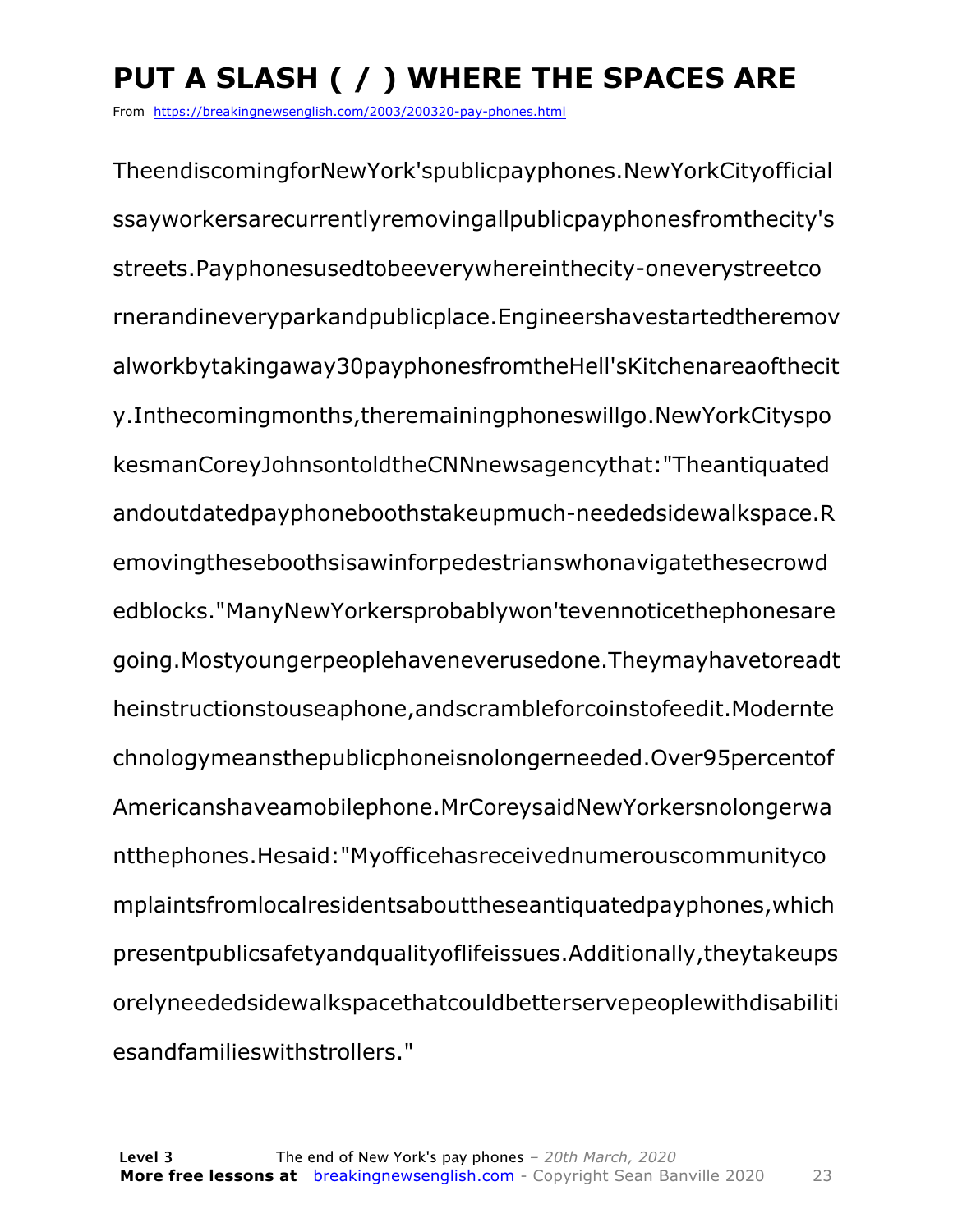## **FREE WRITING**

From https://breakingnewsenglish.com/2003/200320-pay-phones.html

Write about phones for 10 minutes. Comment on your partner's paper.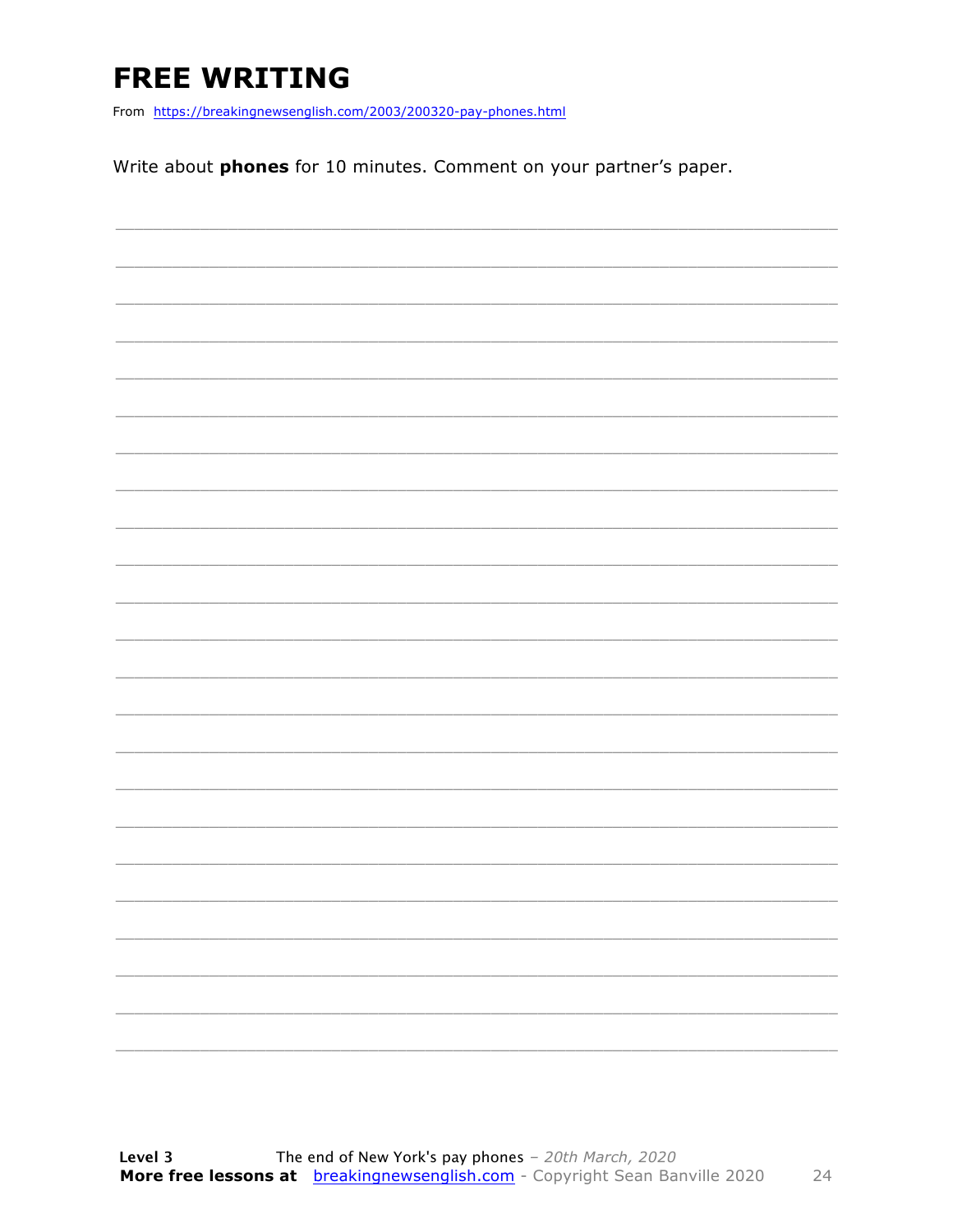## **ACADEMIC WRITING**

From https://breakingnewsenglish.com/2003/200320-pay-phones.html

We don't need public pay phones or land lines. Discuss.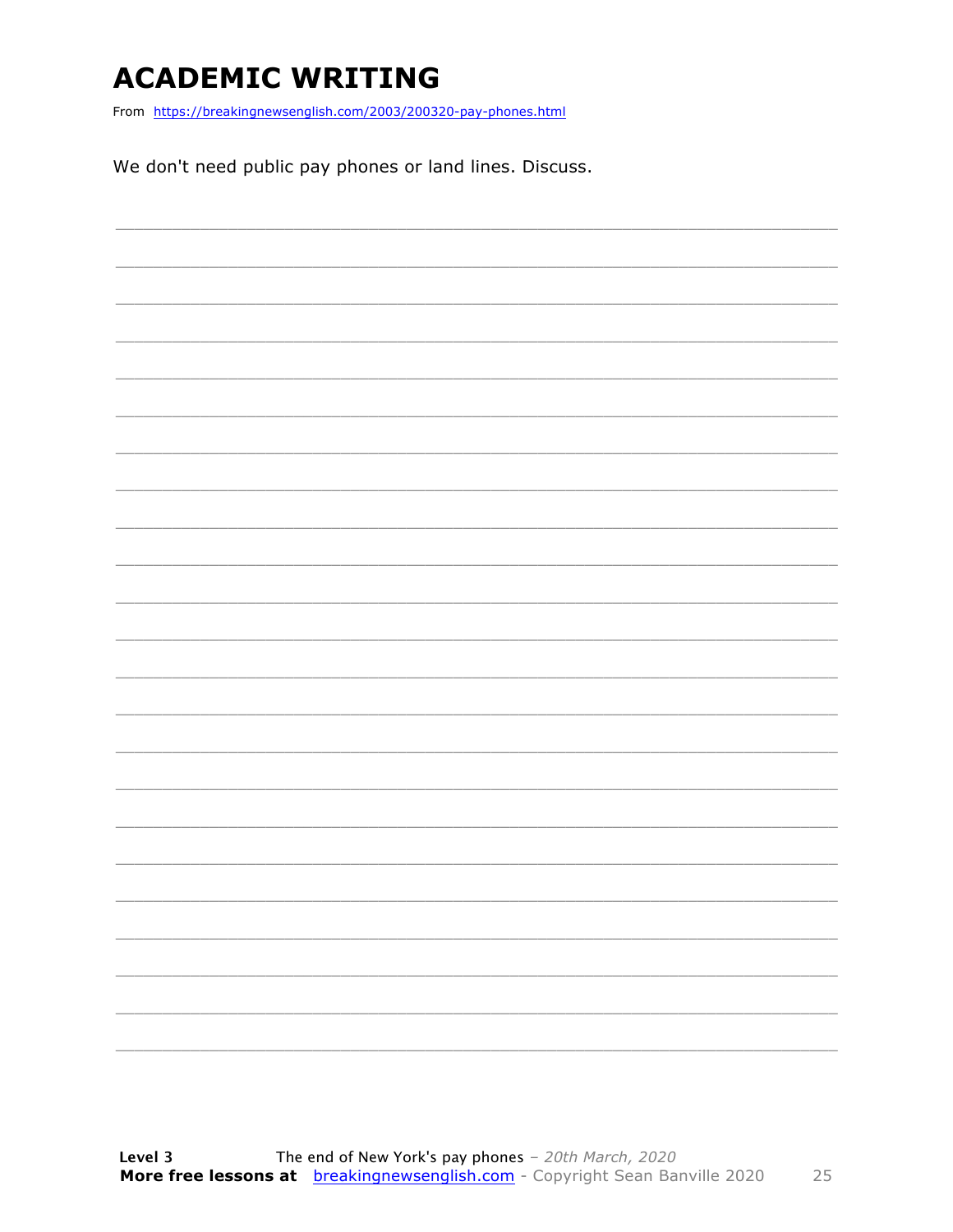#### **HOMEWORK**

**1. VOCABULARY EXTENSION:** Choose several of the words from the text. Use a dictionary or Google's search field (or another search engine) to build up more associations / collocations of each word.

**2. INTERNET:** Search the Internet and find out more about this news story. Share what you discover with your partner(s) in the next lesson.

**3. PHONES:** Make a poster about phones. Show your work to your classmates in the next lesson. Did you all have similar things?

**4. PUBLIC PHONES:** Write a magazine article about making a law requiring public phones for people who do not have mobile phones. Include imaginary interviews with people who are for and against this.

Read what you wrote to your classmates in the next lesson. Write down any new words and expressions you hear from your partner(s).

**5. WHAT HAPPENED NEXT?** Write a newspaper article about the next stage in this news story. Read what you wrote to your classmates in the next lesson. Give each other feedback on your articles.

**6. LETTER:** Write a letter to an expert on pay phones. Ask him/her three questions about them. Give him/her three of your ideas on them. Read your letter to your partner(s) in your next lesson. Your partner(s) will answer your questions.